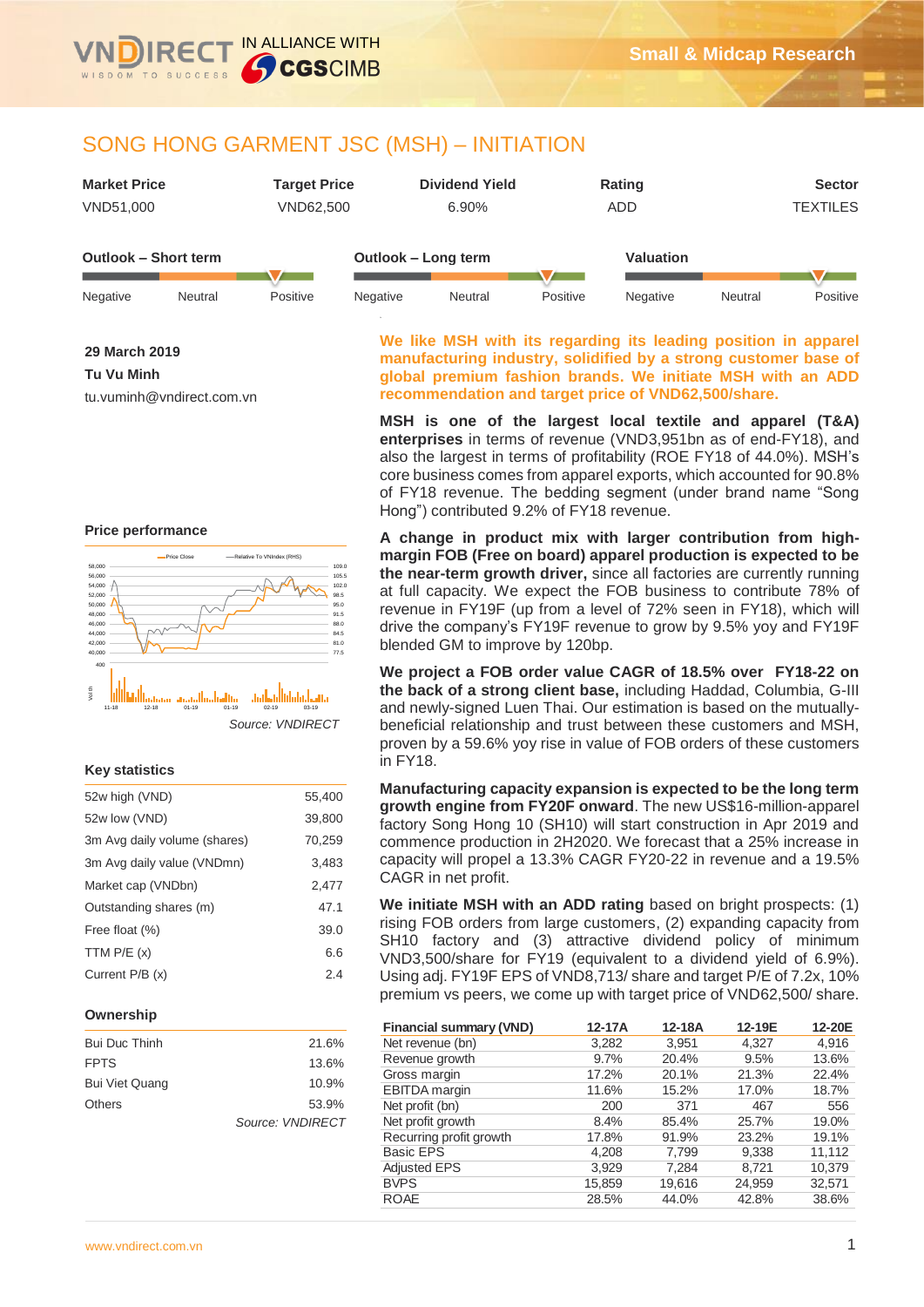

### **A LEADING GARMENT ENTERPRISE IN VIETNAM**

**A long tradition apparel manufacturer that has a strong set of clients consisted of global premium fashion brands** 

### **MSH is a long-established apparel and bedding manufacturer.**

Song Hong Garment JSC (MSH) was established in 1988 under the name of 1/7 Garment Factory with over 100 workers. In 2001, MSH launched its brand "Song Hong", offering bedding products such as mattresses, blankets, and pillows which it manufactures in-house. It has also been producing apparel for export since 2004.

**Figure 1: Song Hong bedding products Figure 2: MSH's apparel products for export** 





6,000

 $\mathbf{r}$ 

Ī

8,000

Source: MSH Source: VNDIRECT, MSH

### **MSH is the fourth largest enterprise in the Vietnam textiles and apparel (T&A) industry in terms of FY18 revenue.**

MSH, which has a total capacity of over 72m apparel and bedding units coming from six factories with 155 sewing lines and 10,500 labourers, is the fourth largest enterprise in Vietnam's T&A industry in terms of sales. According to MSH's CEO, being in the list of the largest Vietnamese T&A enterprises will strengthen its brand name and raise its profile among top foreign fashion firms when they seek outsourcing manufacturers in Vietnam.









15,000

20,000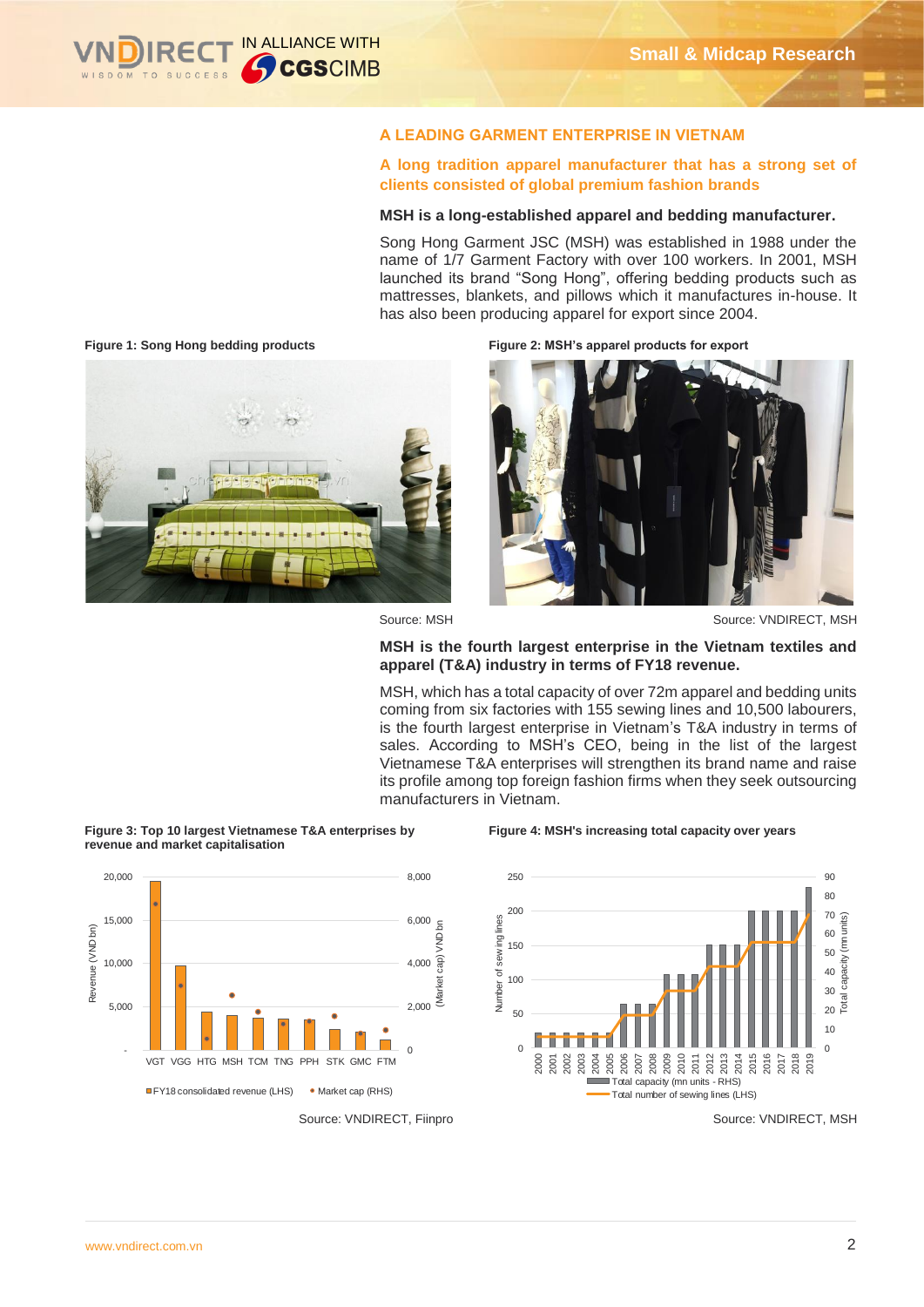

**Strong set of clients including famous fashion brands in premium class gives MSH an edge over Vietnamese peers.** 

|                      |                     | Customers'<br>order value<br>(US\$ m) |                          |             |     |                            |
|----------------------|---------------------|---------------------------------------|--------------------------|-------------|-----|----------------------------|
|                      |                     |                                       |                          | <b>FY18</b> |     | CAGR 5 year                |
| Customers            | <b>Brands</b>       | 2017                                  | 2018                     | ROE (%)     |     | $D/E(x)$ of revenue $(\%)$ |
| The Haddad apparel   | Converse, Jordan,   |                                       |                          |             |     |                            |
| group (distributor)  | Nike, Levi's        | 8                                     | 29                       | N/A         | N/A | N/A                        |
| Columbia Sportwear   | Columbia            |                                       |                          |             |     |                            |
| company              | Sportswear          | 22                                    | 28                       | 16.3%       | -   | 10.7%                      |
| New York &           |                     |                                       |                          |             |     |                            |
| company              | NY&C                | 22                                    | 22                       | 6.8%        | 0.2 | $-0.8%$                    |
|                      | Calvin Klein, DKNY, |                                       |                          |             |     |                            |
| G-III (distributors) | Tommy Hilfiger      | 12                                    | 19                       | 5.8%        | 0.3 | 14.9%                      |
| Luen Thai            |                     |                                       | $\overline{\mathcal{A}}$ | 9.4%        | 0.5 | $-4.9%$                    |
| Total                |                     | 64                                    | 102                      |             |     |                            |

#### **Figure 5: Overview of MSH's customers**

Source: VNDIRECT, Bloomberg

MSH's apparel segment provides outsourcing services for clothes production for international fashion brands such as Tommy Hilfiger, Karl Lagerfeld, etc. In our view, MSH's client list of premium tier brands distinguishes it from its competitors. These premium tier brands have high requirements for the manufacturers including modern facilities, highly-skilled labourers and good CSR (Corporate Social Responsibility). Other Vietnamese garment manufacturers have lower-tier clients such as GAP, ZARA, H&M, FOREVER 21 which are normally classified as fast fashion.

We think that MSH's clientele of premium fashion brands will give it advantages such as (1) higher gross margin than its Vietnamese competitors since the order value per unit is bigger, (2) lower pressure on delivery schedules as the quality of final products is the top priority rather than timing; ((3) lower risk of insolvent customers (such as in TCM's case with Sear's bankruptcy) and (4) building MSH's reputation amongst global fashion brands as a sourcing location for high quality products, hence making it easier for MSH to secure new high-profile clients (such as Ralph Lauren, a potential client as disclosed by the management).

#### **Figure 7: Global fashion brands segmentation**



Source: The Fashion Retailer

#### **Figure 6: Gross margin by apparel production methods of Vietnamese T&A enterprises**



[www.vndirect.com.vn](file:///D:/efa/www.vndirect.com.vn) 3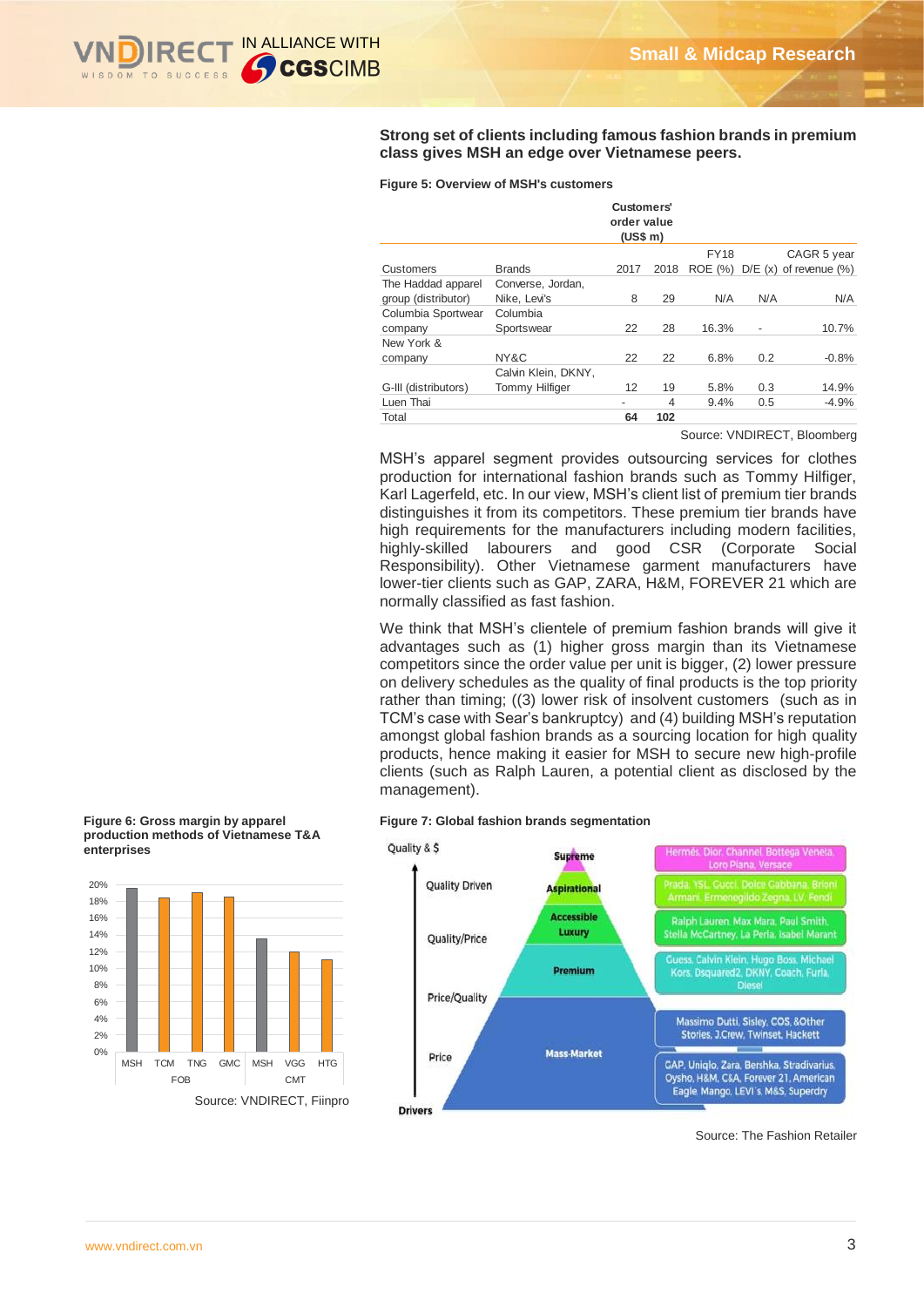

**MSH's important growth driver in the past few years has been the transition from CMT to FOB method.**



Source: VNDIRECT, MSH Source: VNDIRECT, MSH

**Figure 8: MSH's revenue by apparel products over years Figure 9: Apparel production methods and corresponding gross margins**



The proportion of FOB in the total sales rose from 55% in FY15 to 72% in FY18, while CMT experienced a reduction in revenue contribution from 32% to 19% in the same period. This was in line with MSH management strategy to upgrade apparel production to the advanced FOB method. Compared to CMT, the FOB method includes the additional step of sourcing for fabric, the cost of which is then added to the order value. In other words, this generates higher revenue as it includes fabric costs which account for 60% of the cost of goods sold. This means that an FOB order, using the same labour force, is worth around 2.5 times as much as a CMT order (which only consists of skilled labour input). Furthermore, since MSH is in charge of sourcing for materials, they can also achieve higher gross margin for undertaking more responsibilities in such FOB orders. For T&A outsourcing companies, the GM is not affected by material as material price fluctuation can be passed through to the clients (under our observation, the gross margin of FOB, on average is 4-5% pts higher than that of CMT). **Example of the space of the space of the space of the space of the space of the space of the space of the space of the space of the space of the space of the space of the space of the space of the space of the space of t** 

### **Bedding segment has recorded muted growth recently.**



**Figure 10: MSH's bedding segment business performance**

According to management, MSH's bedding segment has seen little growth with revenue CAGR of 3.6% in 2015/18 due to (1) small size bedding market of around VND1,500bn that has achieved maturity and (2) intense competition from EVE (the market leader with over 50% market share) that caused contraction in MSH's gross margin in the bedding segment. MSH's bedding business, under the "Song Hong"

Source: VNDIRECT, MSH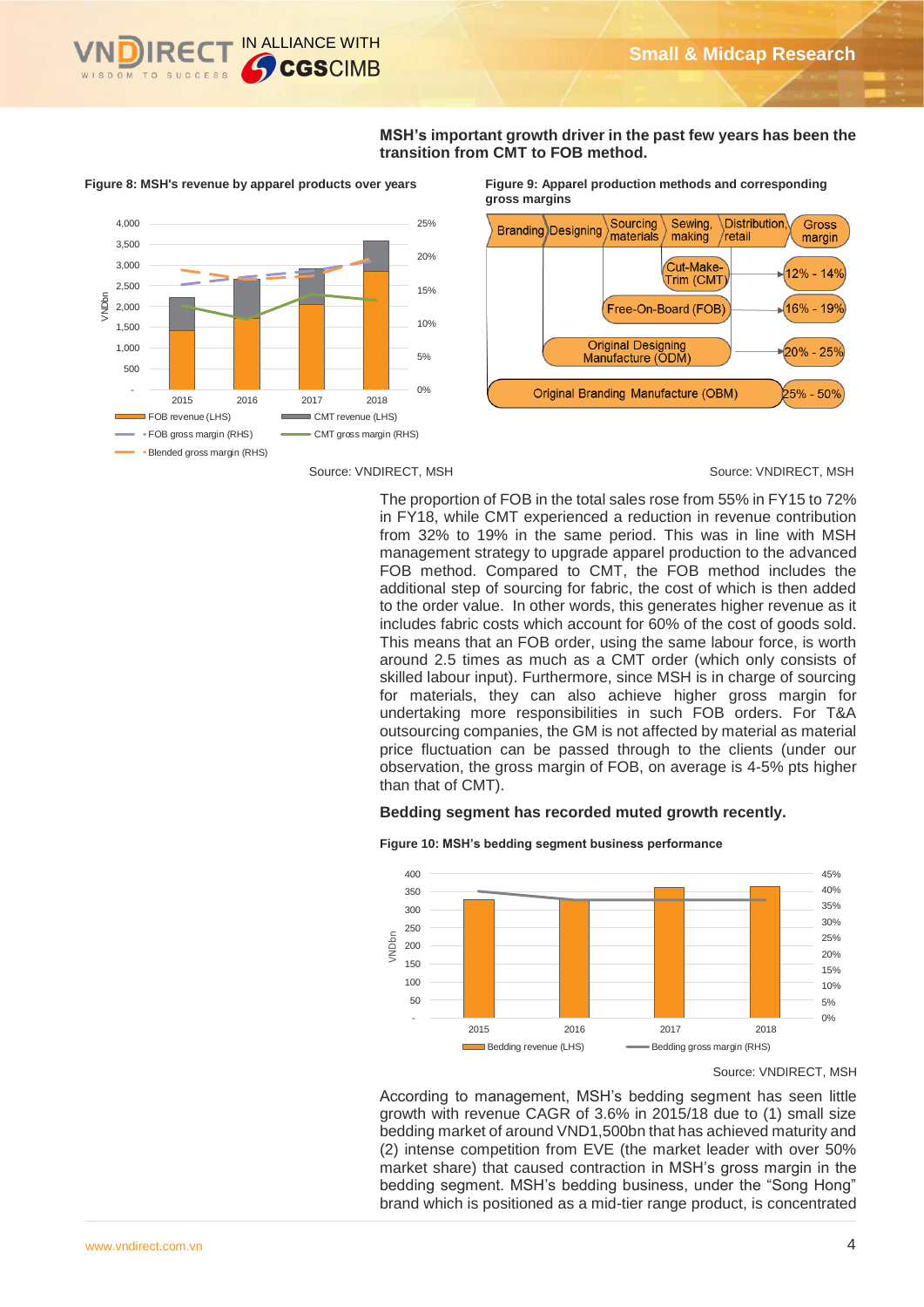

in the north of Vietnam with 170 retail stores/ agents and accounts for just under 25% of market share. In our view, this is a smart strategy for MSH, since EVE has dominated the upper tier with their modern equipment and strong, trendy design capability.

**Low customer concentration in term of revenue is MSH's advantage.** MSH's revenue is diversified amongst its customer portfolio, with the largest customer (Haddad apparel group) only contributing around 16.9% of MSH's FY18 revenue hence reducing the risk of relying on one large customer, which can be risky if that fashion brand has problems in operating or meet financial difficulty.

**Figure 12: MSH's FY18 revenue by major customers**

**Figure 11: Vietnam is amongst the top sourcing locations for US fashion brands**

| Region     | Sourcing<br><b>Destination</b> | market | Speed to Sourcing | Risk of<br>cost Compliance | Total<br>score |
|------------|--------------------------------|--------|-------------------|----------------------------|----------------|
|            | US                             | 5.0    | 1.5               | 4.0                        | 10.5           |
|            | Mexico                         | 4.0    | 3.0               | 3.0                        | 10.0           |
| Western    | CAFTA-DR                       | 3.5    | 3.5               | 3.0                        | 10.0           |
| Hemisphere | Colombia                       | 3.0    | 2.5               | 3.0                        | 8.5            |
|            | China                          | 3.0    | 3.5               | 3.0                        | 9.5            |
|            | Vietnam                        | 3.0    | 4.0               | 3.0                        | 10.0           |
|            | Bangladesh                     | 2.0    | 4.5               | 1.5                        | 8.0            |
|            | Indonesia                      | 2.5    | 3.5               | 3.0                        | 9.0            |
|            | India                          | 2.5    | 3.5               | 2.5                        | 8.5            |
|            | Sri Lanka                      | 2.5    | 3.5               | 3.0                        | 9.0            |
| Asia       | Cambodia                       | 2.5    | 3.5               | 2.5                        | 8.5            |
|            | AGOA                           | 2.0    | 3.5               | 2.5                        | 8.0            |
| Others     | Egypt                          | 2.5    | 3.0               | 3.0                        | 8.5            |

Notes: 1 is the worst perfomance, 5 is the best performance (compared to average) for each criteria. The scores measure strength and weakness of sourcing countries, survey from US apparel importers.



Source: VNDIRECT, USFIA Source: VNDIRECT, MSH

### **STRONG FINANCIAL BACKGROUND**

### **Solid historical business performance that resulted in high ROE and attractive dividend policy**

### **Stellar FY18 business results**

Top line grew 20.4% yoy, while EAT surged 85.4% to touch VND371bn, on the back of (1) a huge expansion of blended gross margin by 290bp to reach 20.1% due to an increase of FOB contribution from 62.6% to 72.0% of total revenue and (2) implementation of the ERP system which cut the SG&A margin by 170bp to 8.6% by bringing better inventory management and reducing waste material.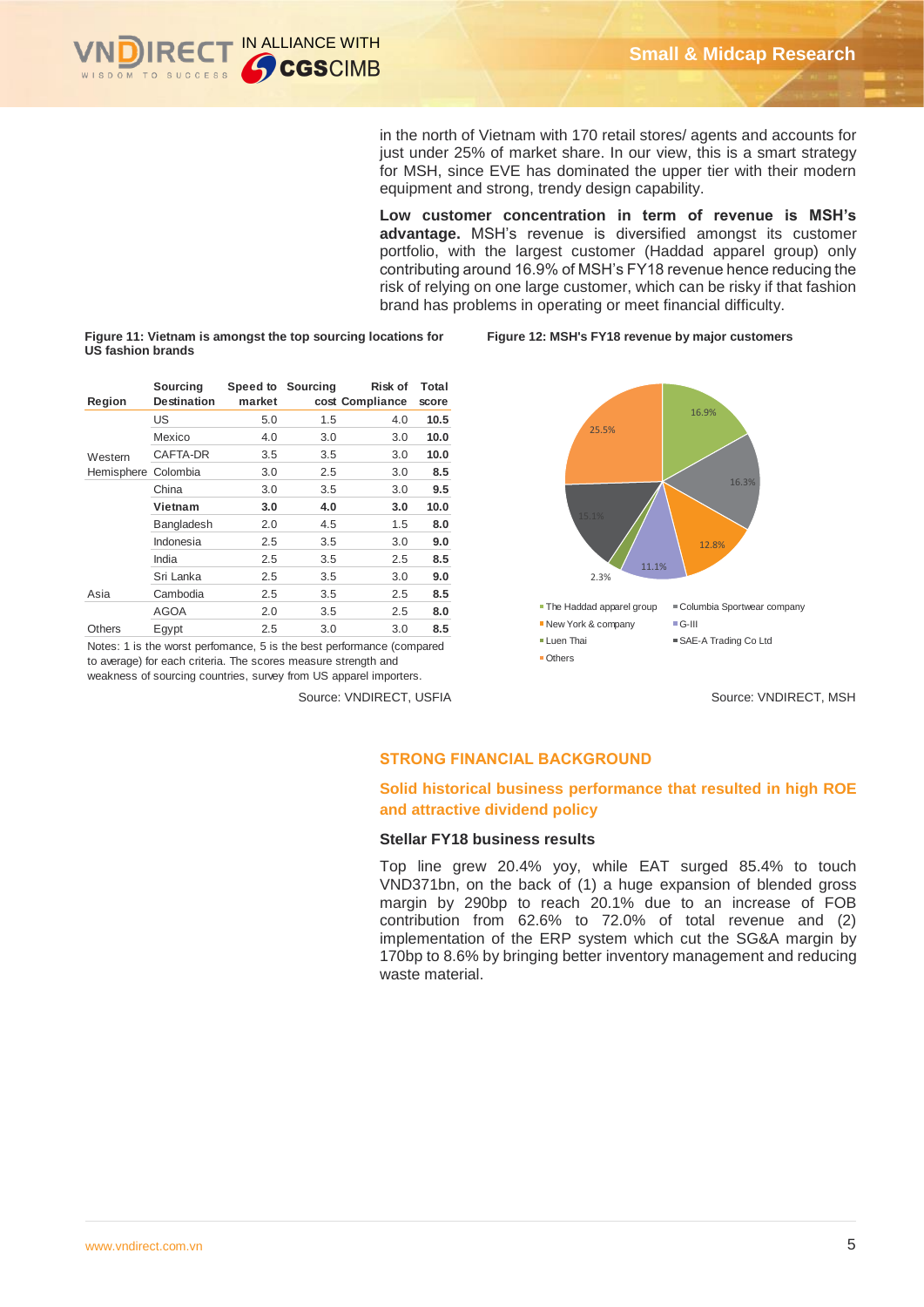

#### **Figure 13: MSH's improving business performance over years Figure 14: Longer cash conversion cycle put pressure on**



**short term debt**



Source: VNDIRECT, MSH Source: VNDIRECT, MSH

### **However, premium clients with high quality requirements put pressure on cash conversion cycle and eventually short term debts.**

It currently takes three times longer to complete one cash cycle (from payment for purchasing materials to collecting customer payments) than five years ago. This is due to the fact that (1) MSH has increased the FOB orders of premium brands, which require higher quality and attention to detail hence lengthening inventory days by around 2.5 times from FY13 to FY18 and (2) global fashion brands have superior bargaining power over MSH hence creating pressure on days of receivables. Therefore, it created pressure on short term debt, which is used to finance working capital.

### **High ROE amongst Vietnamese T&A enterprises creates room for high cash dividend policy.**

MSH had the highest ROE amongst Vietnamese T&A enterprises of 44.0% thanks to outstandingly high net margin of 9.2% vs peers average of 6.0%, supported by high gross margin on the back of customers which are premium fashion brands. Therefore, high cash dividend policy, ranging from VND4,000/share to VND5,800/share, has been maintained in the last three years, equivalent to payout ratio from 51% to 71%, hence guaranteeing shareholders' benefit.



**Figure 15: ROA of Vietnamese T&A enterprises (FY18) Figure 16: ROE of Vietnamese T&A enterprises (FY18)**

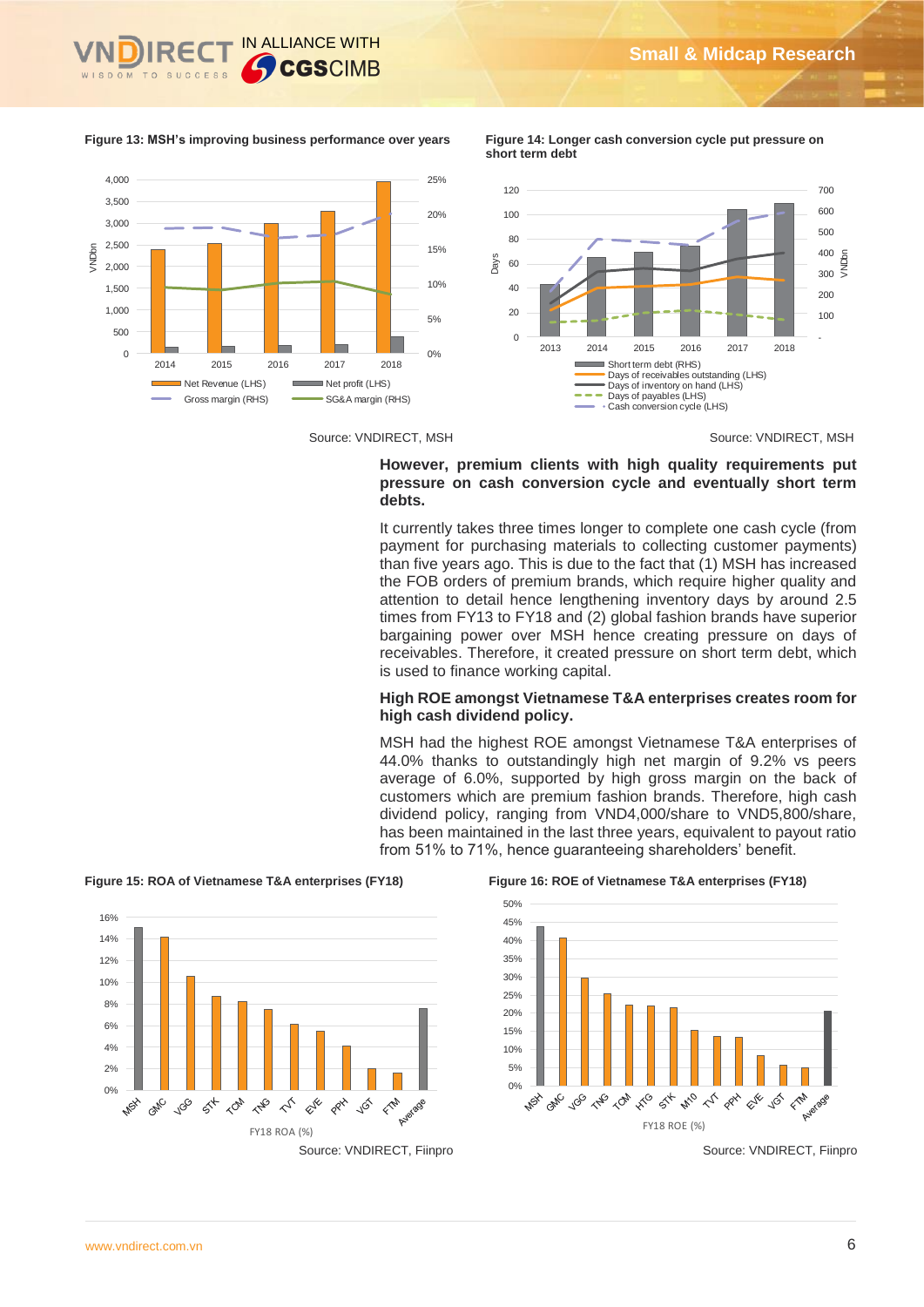

### **Figure 17: MSH's dividend payout ratio (%)**





Source: VNDIRECT, MSH

### **KEY RISKS**

**Figure 18: MSH's chartered capital**

### **A total reliance on imported fabric, mostly from China and Korea, will be a slight disadvantage for MSH**

The majority of MSH's materials (fabric) are imported from China, Korea, Hong Kong, etc, owing to weak domestic fabric production (60% of total fabric consumption is imported every year) because of outdated technology, lack of equipment and facilities (these are capital  $\frac{1}{10\%}$  intensive and mostly provided by FDI enterprises). This has prevented MSH from being eligible for tax deduction under the newly-signed CPTPP FTA and upcoming EVFTA (expected to be signed by the end of May 2019). This is because CPTPP and EVFTA have rules of origin of yarn forward and fabric forward, respectively, which means apparel exporters must source the required material domestically.

> In our opinion, this is a slight disadvantage for MSH compared to Vietnamese T&A enterprises that are able to use local fabric (such as TCM), considering 30% of MSH apparel is exported to the EU annually. However, it should be noted that TCM is one of the very few Vietnamese apparel enterprises that qualify for EVFTA and CPTPP, therefore MSH's ineligibility to satisfy these FTAs is only a minor comparative disadvantage

### **We think that the risk of losing foreign clients due to competition or insolvency is low**

**In our view, one of the largest concerns for MSH is that its customers might switch to other T&A enterprises to provide outsourcing services**. In these cases, there are two possible alternative choices, which are either (1) choosing apparel exporters from other countries (such as Bangladesh, Cambodia etc.) or (2) choosing different apparel exporters from Vietnam.

We think that neither of those options are likely to happen with MSH. Firstly, with respect to option (1), Vietnam is an attractive sourcing location with a comprehensive T&A production chain, therefore it is unlikely for fashion brands to change their sourcing location to another country. Regarding the option (2) of choosing another Vietnamese firm instead of MSH, we also think that it is difficult to do so as it seems that not many Vietnamese apparel exporters have the ability to satisfy high standards of premium brands like what MSH has achieved with its

**Figure 19: MSH's FY18 revenue by export destinations**



 $\blacksquare$  US  $\blacksquare$  EU  $\blacksquare$  Japan & others

Source: VNDIRECT, MSH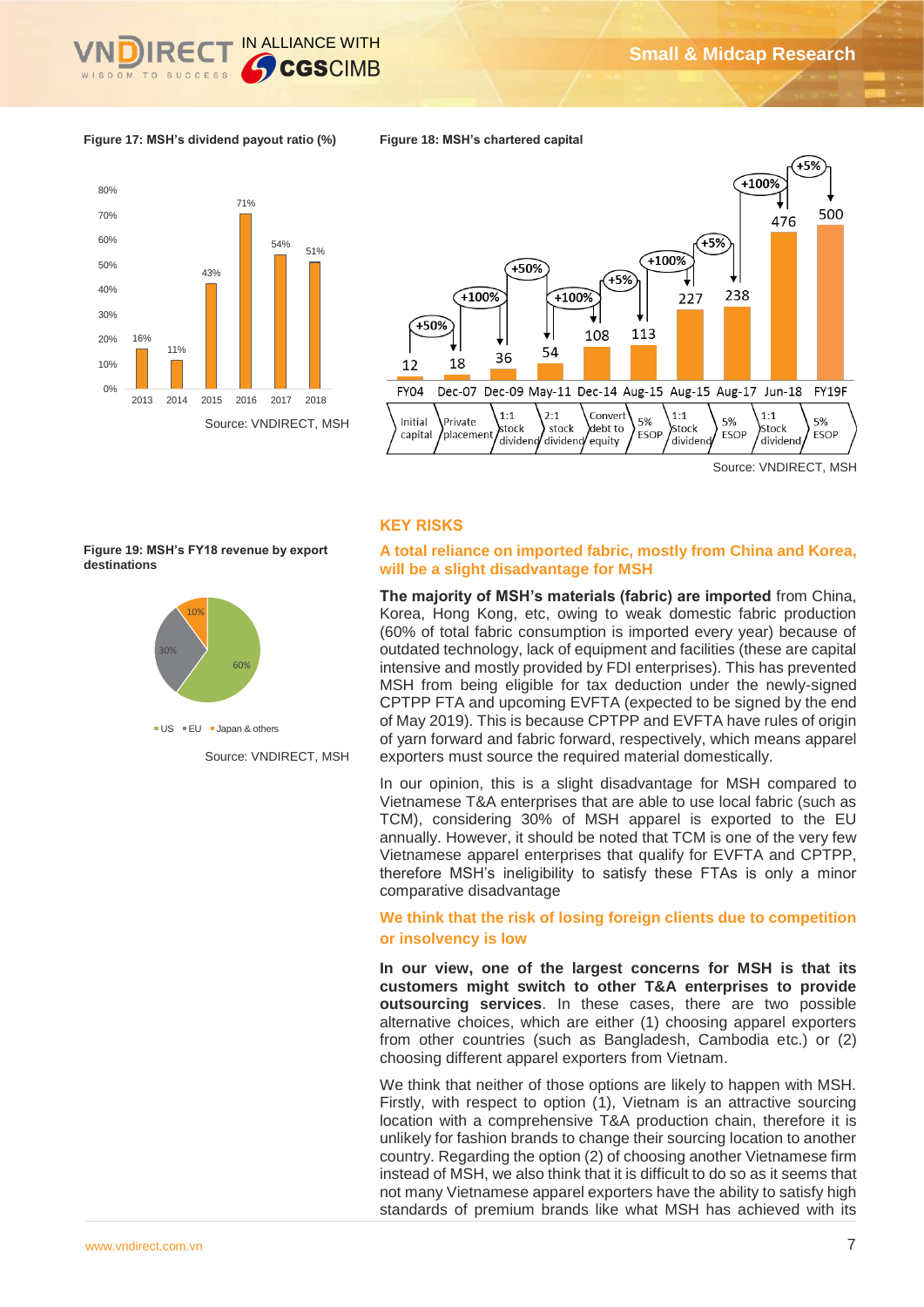

customers. As a matter of fact, FOB orders by MSH's large, premium customers rose 59.4% yoy in FY18, reflecting the satisfaction of and good relationships with MSH's customers.

**FY19F ESOP of 5% is one of our main concerns for MSH, regarding dilution and loose restriction.** Starting from 2015, MSH issued ESOP every two years with proportion of 5.0%, which seems to be acceptable considering CAGR 2015/2018 of EPS growth of 28.5%. However, we think upcoming FY19F ESOP is too concentrated an issuance (shares issued will only be for the chairman and top managers), with low restriction (lock-in period of one year). In our view, the company's ESOP policy partly dampens the attraction of upcoming dividends with a minimum yield of 6.8%.

### **BRIGHT PROSPECTS AHEAD**

**A change in product mix with larger contribution from highmargin FOB (Free on board) apparel production is expected to be the near-term growth driver**

#### **Figure 20: Forecasted MSH's business result by segments and key customers**

|                      | (VNDbn)                  | <b>FY17</b>              | <b>FY18</b> | FY19F                                                                 | FY20F    | FY21F                 | FY22F     |
|----------------------|--------------------------|--------------------------|-------------|-----------------------------------------------------------------------|----------|-----------------------|-----------|
|                      | <b>Total revenue</b>     | 3,282                    | 3,951       | 4,325                                                                 | 4,914    | 5,793                 | 6,292     |
|                      | % yoy                    | 9.7%                     | 20.4%       | 9.5%                                                                  | 13.6%    | 17.9%                 | 8.6%      |
|                      | Revenue by key customers |                          |             |                                                                       |          |                       |           |
|                      | The Haddad Apparel Group | 182                      | 667         | 734                                                                   | 844      | 1,013                 | 1,114     |
|                      | yoy %                    |                          | 267.1%      | 10.0%                                                                 | 15.0%    | 20.0%                 | 10.0%     |
|                      | Columbia Sportswear      | 506                      | 644         | 708                                                                   | 815      | 978                   | 1,075     |
|                      | yoy %                    |                          | 27.3%       | 10.0%                                                                 | 15.0%    | 20.0%                 | 10.0%     |
|                      | New York & company       | 506                      | 506         | 531                                                                   | 558      | 669                   | 703       |
| <b>FOB customers</b> | yoy %                    |                          | 0.0%        | 5.0%                                                                  | 5.0%     | 20.0%                 | 5.0%      |
|                      | G-III                    | 276                      | 437         | 503                                                                   | 603      | 724                   | 796       |
|                      | yoy %                    |                          | 58.3%       | 15.0%                                                                 | 20.0%    | 20.0%                 | 10.0%     |
|                      | Luen Thai                | $\overline{\phantom{a}}$ | 92          | 230                                                                   | 276      | 359                   | 395       |
|                      | yoy %                    |                          | 0.0%        | 150.0%                                                                | 20.0%    | 30.0%                 | 10.0%     |
|                      | Others                   | 511                      | 637         | 669                                                                   | 987      | 1,308                 | 1,535     |
|                      | % yoy                    |                          | 24.8%       | 5.0%                                                                  | 47.5%    | 32.6%                 | 17.4%     |
|                      | SAE-A Trading            | 752                      | 598         | 478                                                                   | 383      | 306                   | 245       |
| <b>CMT</b> customers | yoy %                    |                          | $-20.5%$    | $-20.0%$                                                              | $-20.0%$ | $-20.0%$              | $-20.0\%$ |
|                      | Others                   | 207                      | 143         | 100                                                                   | 70       | 49                    | 34        |
|                      | yoy %                    |                          | $-31.1%$    | $-30.0%$                                                              | $-30.0%$ | $-30.0%$              | $-30.0\%$ |
|                      | Revenue by segments      |                          |             |                                                                       |          |                       |           |
|                      | <b>FOB</b>               | 2,056                    | 2,845       | 3,375                                                                 | 4,082    | 5,050                 | 5,618     |
|                      | % yoy                    |                          | 38.4%       | 18.6%                                                                 | 21.0%    | 23.7%                 | 11.2%     |
|                      | <b>CMT</b>               | 863                      | 741         | 578                                                                   | 453      | 355                   | 279       |
|                      | % yoy                    |                          | $-14.1%$    | $-22.0%$                                                              | $-21.7%$ | $-21.5%$              | $-21.4%$  |
|                      | <b>Bedding</b>           | 363                      | 365         | 372                                                                   | 380      | 387                   | 395       |
|                      | % yoy                    |                          | 0.6%        | 2.0%                                                                  | 2.0%     | 2.0%                  | 2.0%      |
|                      | Gross profit             | 564                      | 790         | 919                                                                   | 1,099    | 1,356                 | 1,493     |
|                      | Blended gross margin (%) | 17.2%                    | 20.0%       | 21.2%                                                                 | 22.4%    | 23.4%                 | 23.7%     |
|                      | SG&A expenses            | (339)                    | (338)       | (346)                                                                 | (393)    | (464)                 | (504)     |
|                      | as % of revenue          | 10.3%                    | 8.6%        | 8.0%                                                                  | 8.0%     | 8.0%                  | 8.0%      |
|                      | Net profit               | 200                      | 371         | 467                                                                   | 554      | 704                   | 792       |
|                      | % yoy                    | 8.4%                     | 85.4%       | 25.6%                                                                 | 18.8%    | 27.1%                 | 12.5%     |
|                      | Total Capacity (VND bn)  | 3,438                    | 4,128       | 4,496                                                                 | 5,534    | 6,431                 | 6,777     |
|                      | % yoy                    | 0.0%                     | 20.1%       | 8.9%                                                                  | 23.1%    | 16.2%                 | 5.4%      |
|                      | Utilization rate (%)     | 95.5%                    | 95.7%       | 96.2%                                                                 | 88.8%    | 90.1%                 | 92.8%     |
|                      |                          |                          |             |                                                                       |          | Source: VNDIRECT, MSH |           |
|                      |                          |                          |             |                                                                       |          |                       |           |
|                      |                          |                          |             | We expect FY19F EAT to grow by 25.6% yoy and blended GM to            |          |                       |           |
|                      |                          |                          |             | expand by 120bp, thanks to the rise in FOB's large customer           |          |                       |           |
|                      |                          |                          |             | contribution in MSH's total revenue to 78.0% from 72.0% in FY18,      |          |                       |           |
|                      |                          |                          |             |                                                                       |          |                       |           |
|                      |                          |                          |             | while the proportion of CMT is expected to fall from 18.8% in FY18 to |          |                       |           |
|                      |                          |                          |             | 13.4% in FY19F. Currently, MSH's factory has been operating at        |          |                       |           |
|                      |                          |                          |             | maximum capacity hence the growth driver in FY19F will come mostly    |          |                       |           |
|                      |                          |                          |             | from the rise in FOB orders of major customers.                       |          |                       |           |
|                      |                          |                          |             |                                                                       |          |                       |           |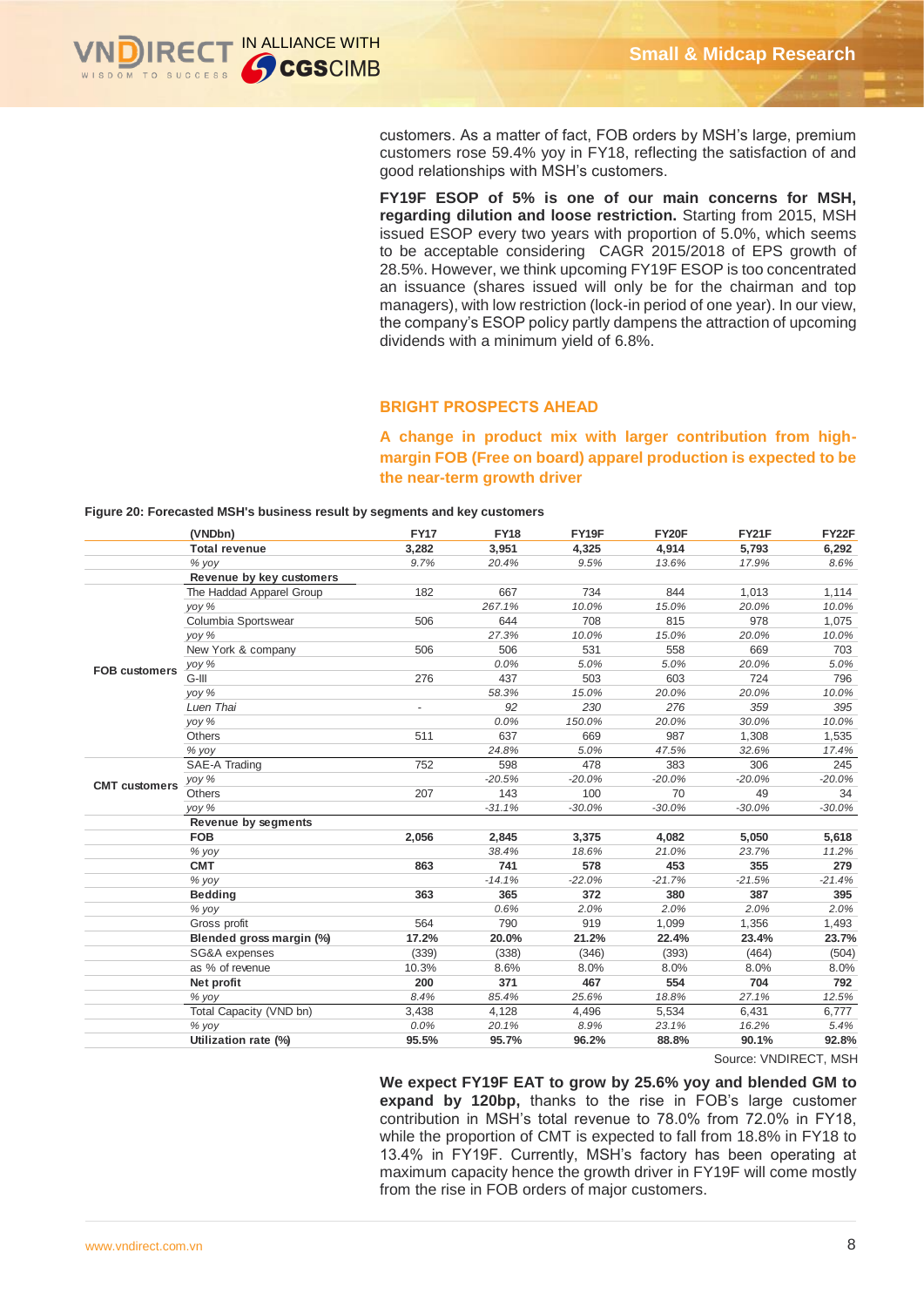

The reason for the change in product mix toward FOB is that (1) FOB orders will generate higher revenue (around 2.5 times as much as CMT orders, using the same production factor which is labor work) and (2) higher gross margin coming from sourcing materials.

**We project a FOB order value CAGR of 18.5% over FY18-22 on the back of a strong client base.** MSH recently signed a 4-year contract worth US\$40m (in which US\$4m was completed in FY18) with Luen Thai, MSH's strategic partner, that expects to generate FY19F revenue of US\$10m (+150% yoy) contributing 5.3% of MSH's FY19F revenue. In addition, we forecast existing large FOB customers, including G-III, Haddad and Columbia, will register order value growth between 10% to 20% in FY19-22F, which is slower than FY17-18.

**Implementing ERP will help to reduce FY19F SG&A expenses.**  MSH's BOD has decided to continue to invest in the ERP system that costs around VND30bn. Under our estimation, SG&A in % of revenue will decrease by 60bp from 8.6% in FY18F to 8.0% in FY19F, which is equivalent to around VND26bn of savings from reduction of SG&A in absolute terms.

### **Manufacturing capacity expansion is expected to be the long term growth engine since FY20F onward**

**SH10, a joint venture with an undisclosed party, in which MSH will hold 51% of stake**, with designed capacity of 40 sewing lines (equivalent to 25% of current capacity), 2,000 labourers and CAPEX of US\$16m (funded 70% by debt, per management), is expected to start construction in April 2019 and launch in 2H2020. The factory will run at initial utilisation rate of 50%, and then extend to 90% by the end of 2020.

SH10 will manufacture FOB orders exclusively for FOB clients including Luen Thai, and (potentially Victoria's Secret and Ralph Lauren, per management). These new customers along with the rise in orders from existing customers of 13.9% yoy and 20% yoy in FY20F and FY21F respectively, will help fully leverage the SH10 factory capacity in FY21F.



**Figure 21: MSH sewing factory floor**

Source: MSH

SH10 will enjoy preferential tax rates amounting to 0% tax in the first two years and then 10% per annum in the following four years for investing in poor areas of Nam Dinh province and creating jobs. This will help reduce the effective tax rate of MSH in the following years.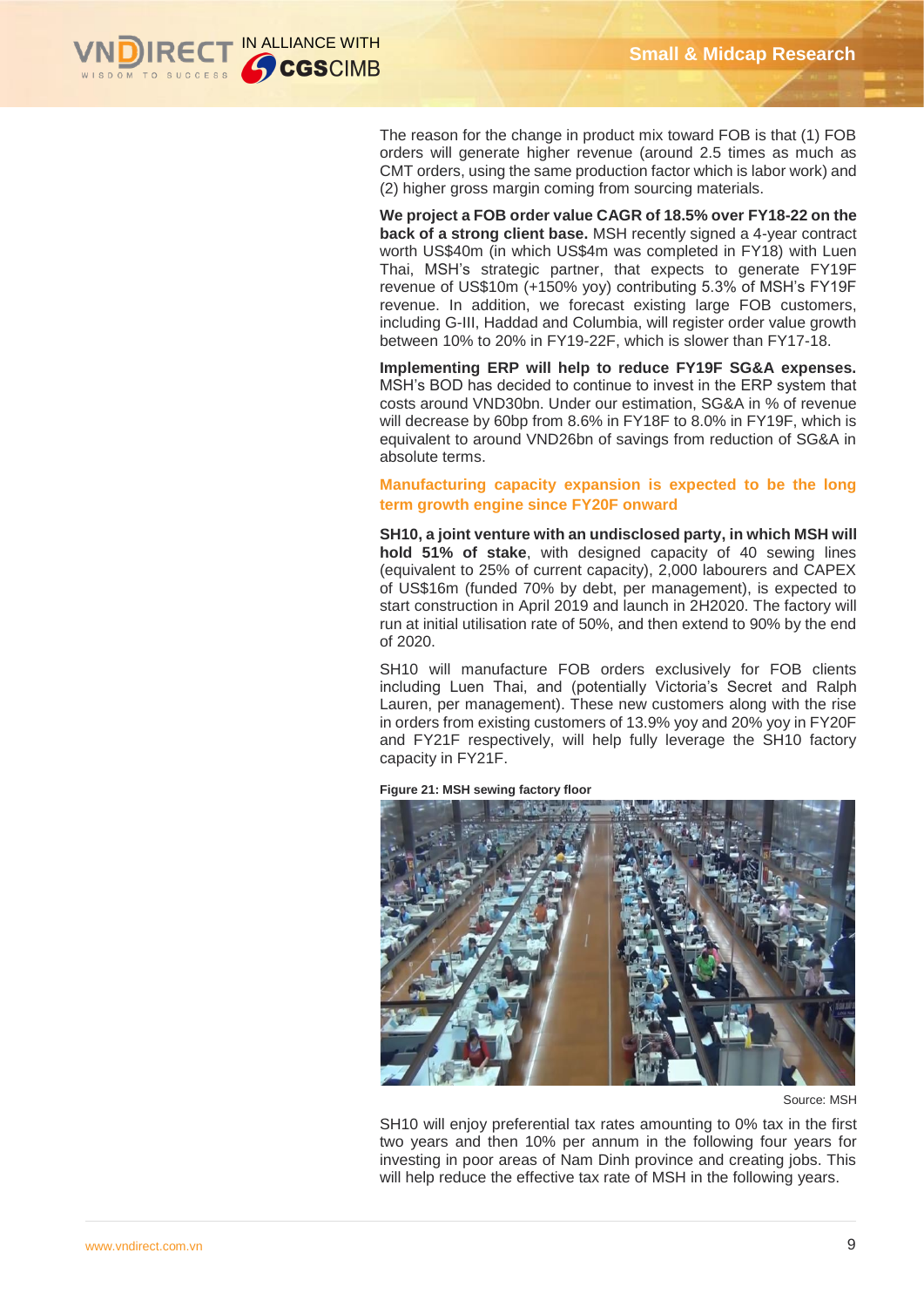

#### **Figure 22: Effect of SH10 on tax rate of MSH**

|                              | 2020    | 2021  | 2022  | 2023  | 2024  | 2025  | 2026  |
|------------------------------|---------|-------|-------|-------|-------|-------|-------|
| SH <sub>10</sub> 's tax rate | $0.0\%$ | 0.0%  | 10.0% | 10.0% | 10.0% | 10.0% | 20.0% |
| SH10's EAT                   | 66      | 149   | 144   | 146   | 150   | 156   | 145   |
| Tax rate of other factories  | 20.0%   | 20.0% | 20.0% | 20.0% | 20.0% | 20.0% | 20.0% |
| Other factories' EAT         | 507     | 578   | 621   | 669   | 733   | 810   | 901   |
| MSH's EAT                    | 573     | 726   | 765   | 815   | 883   | 966   | 1.045 |
| Effective tax rate           | 17.7%   | 15.9% | 18.1% | 18.2% | 18.3% | 18.4% | 20.0% |

Source: VNDIRECT

#### **It should be noted that a CMT order cannot be changed to an FOB**

**order** as in many cases, a fashion brand will hire an agent (eg: SAE-A Trading) to seek manufacturing firms that provide outsourcing services for apparel production. In this case, SAE-A has appointed MSH to be the manufacturer of the brand's CMT orders while SAE-A will be in charge of providing necessary materials (such as fabrics), by sourcing fabrics from another manufacturer and earning commission on that. Therefore, changing a CMT order to the FOB method will eliminate the role of that agent. SAE-A, as an agent, has no incentive to change CMT orders to FOB orders. Overall, we think that MSH's plan to remove CMT revenue by FY24F will be difficult to achieve and might take another 2-3 years.

### **We expect MSH to maintain attractive dividend policy**

The company expects to pay a dividend of VND3,500/share – VND4,500/share (equivalent to a dividend yield of 6.9% - 8.8%) per year over the next few years. We conservatively forecast the FY19F dividend payment to be VND3,500/share (equivalent to a payout ratio of 38.3% and dividend yield of 6.8%) because MSH will also need to finance SH10 in FY19F and FY20F.

### **WE INITIATE COVERAGE WITH ADD RATING AND TARGET PRICE OF VND62,500/SHARE**

**We use the P/E valuation method to arrive at a target price of VND62,500/share (upside 22.7%)**, from FY19F fully diluted EPS of VND8,713/share (+19.7% yoy) and P/E target of 7.2x (10% premium versus peers average). We think that MSH deserves to be traded at the premium compared to Vietnamese apparel manufacturers peers because of (1) strong set of premium global fashion brands that give MSH higher gross margin vs peers, (2) solid near-term growth driver of change in production method toward major FOB customers that drives up both revenue and gross margin and (3) SH10 factory to go into operating in FY20F will be long term growth driver.

#### **Figure 23: P/E valuation method**

**Valuation** 

| valuation                                           |                  |
|-----------------------------------------------------|------------------|
| FY19F EAT of parent company (VND bn)                | 467              |
| Less                                                |                  |
| Allocation of FY19F bonus and welfare fund (VND bn) | (31)             |
| EAT of parent company to calculate EPS              | 436              |
| Number of FY19F fully diluted shares                | 50,009,400       |
| FY19F fully diluted EPS (VND)                       | 8.721            |
| Target $P/E(x)$                                     | 7.2              |
| Target price (VND/ share)                           | 62.584           |
|                                                     | COURON VAINIDENT |

Source: VNDIRECT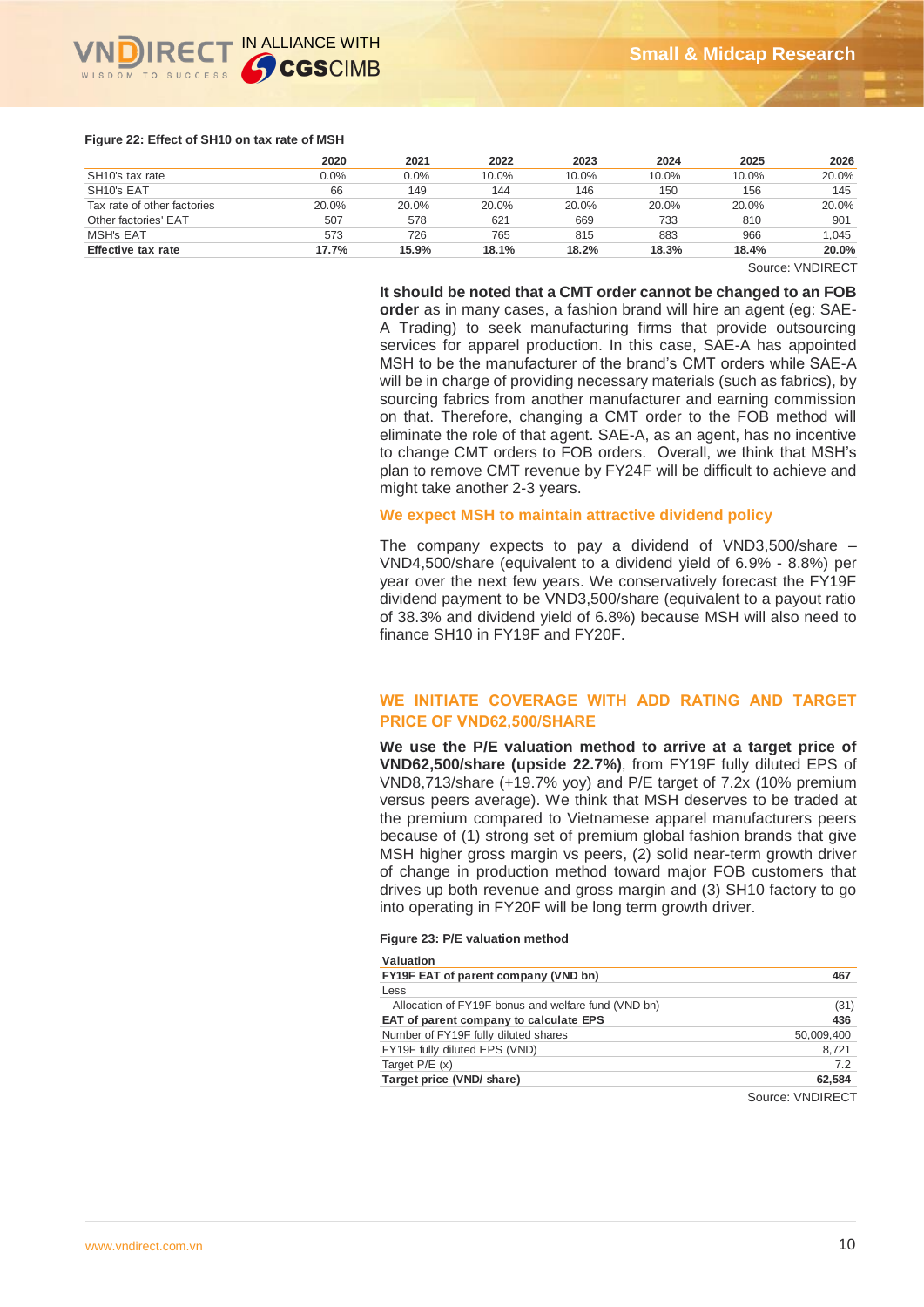

### **Figure 24: Vietnamese T&A peers comparison**

|               |              | <b>Market cap</b> | <b>TTM NPAT</b>      | <b>TTM EPS</b>       |       |                         |     |                                    |     |
|---------------|--------------|-------------------|----------------------|----------------------|-------|-------------------------|-----|------------------------------------|-----|
|               | Exchange     | (US\$ m)          | growth $\frac{9}{9}$ | growth $\frac{9}{9}$ |       | TTM ROA (%) TTM ROE (%) |     | $D/E(x)$ TTM $P/E(x)$ TTM $P/B(x)$ |     |
| <b>VGG</b>    | <b>UPCOM</b> | 129.6             | 23.7%                | 23.7%                | 10.5% | 29.8%                   | 0.0 | 6.3                                | 1.9 |
| <b>TCM</b>    | <b>HOSE</b>  | 75.8              | 35.1%                | 28.7%                | 8.2%  | 22.1%                   | 1.0 | 6.7                                | 1.4 |
| <b>TNG</b>    | <b>HNX</b>   | 51.6              | 57.1%                | 30.8%                | 7.5%  | 25.4%                   | 1.6 | 6.3                                | 1.5 |
| <b>GMC</b>    | <b>HOSE</b>  | 31.9              | 106.4%               | 107.0%               | 14.1% | 40.8%                   | 0.9 | 5.4                                | 2.0 |
| <b>TVT</b>    | <b>HOSE</b>  | 26.5              | 10.8%                | 10.8%                | 6.1%  | 13.4%                   | 0.8 | 6.3                                | 0.9 |
| <b>EVE</b>    | <b>HOSE</b>  | 25.9              | 49.7%                | 59.2%                | 5.5%  | 8.4%                    | 0.2 | 8.1                                | 0.7 |
| Average       |              | 56.9              | 47.1%                | 43.4%                | 8.7%  | 23.3%                   | 0.8 | 6.5                                | 1.4 |
| <b>Median</b> |              | 41.7              | 42.4%                | 29.8%                | 7.9%  | 23.7%                   | 0.9 | 6.3                                | 1.5 |
| <b>MSH</b>    |              | 109.8             | 84.6%                | 84.6%                | 15.1% | 43.8%                   | 0.8 | 6.6                                | 2.4 |

Source: VNDIRECT, Fiinpro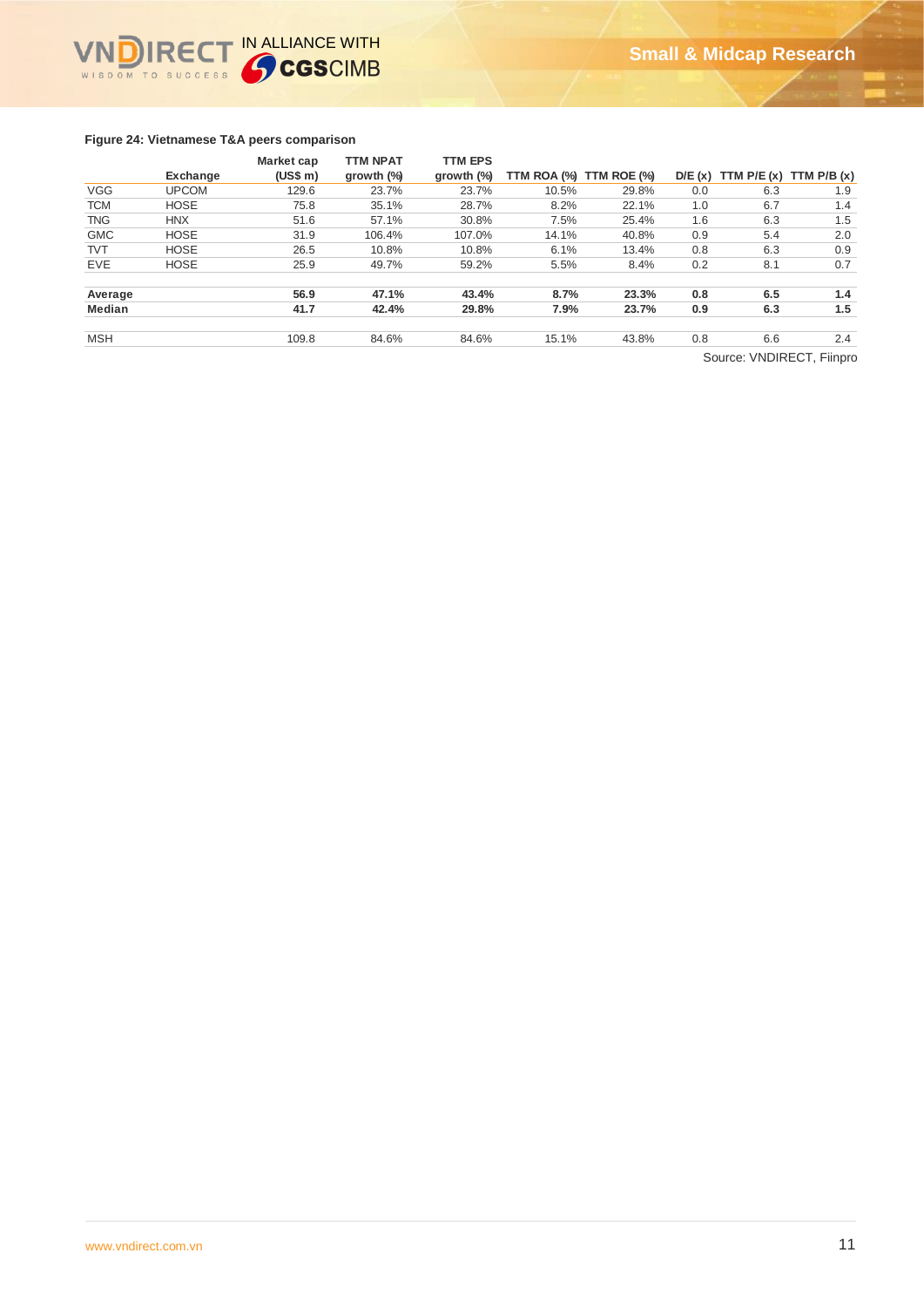# IN ALLIANCE WITH WISDOM TO SUCCESS

#### **Valuation**



#### **Income statement**

| (VNDbn)                       | 12-18A   | 12-19E   | 12-20E   |
|-------------------------------|----------|----------|----------|
| Net revenue                   | 3,951    | 4,327    | 4,916    |
| Cost of sales                 | (3, 157) | (3,406)  | (3,816)  |
| Gen & admin expenses          | (191)    | (195)    | (221)    |
| Selling expenses              | (148)    | (151)    | (172)    |
| <b>Operating profit</b>       | 455      | 575      | 707      |
| <b>Operating EBITDA</b>       | 571      | 693      | 859      |
| Depreciation and amortisation | (116)    | (118)    | (152)    |
| <b>Operating EBIT</b>         | 455      | 575      | 707      |
| Interest income               | 59       | 65       | 85       |
| Financial expense             | (63)     | (72)     | (75)     |
| Net other income              | 0        | (1)      | (1)      |
| Income from associates & JVs  | $\Omega$ | $\Omega$ | $\Omega$ |
| Pre-tax profit                | 451      | 567      | 715      |
| Tax expense                   | (79)     | (100)    | (127)    |
| Minority interest             | $\Omega$ | 0        | (33)     |
| Net profit                    | 371      | 467      | 556      |
| Adj. net profit to ordinary   | 371      | 467      | 556      |
| Ordinary dividends            | (166)    | (175)    | (175)    |
| <b>Retained earnings</b>      | 205      | 292      | 381      |
|                               |          |          |          |

#### **Balance sheet**

| (VNDbn)                               | 12-18A   | 12-19E | 12-20E   |
|---------------------------------------|----------|--------|----------|
| Cash and equivalents                  | 198      | 375    | 643      |
| Short term investments                | 485      | 605    | 812      |
| Accounts receivables                  | 523      | 553    | 628      |
| Inventories                           | 661      | 727    | 814      |
| Other current assets                  | 14       | 15     | 17       |
| <b>Total current assets</b>           | 1,881    | 2,276  | 2,915    |
| Fixed assets                          | 611      | 893    | 764      |
| <b>Total investments</b>              | $\Omega$ | 0      | $\Omega$ |
| Other long-term assets                | 30       | 33     | 37       |
| <b>Total assets</b>                   | 2,521    | 3,201  | 3,716    |
| Short-term debt                       | 710      | 661    | 751      |
| Accounts payable                      | 161      | 196    | 219      |
| Other current liabilities             | 631      | 718    | 766      |
| <b>Total current liabilities</b>      | 1,502    | 1,574  | 1,735    |
| Total long-term debt                  | 85       | 326    | 266      |
| Other liabilities                     | $\Omega$ | 0      | $\Omega$ |
| Share capital                         | 476      | 500    | 500      |
| Retained earnings reserve             | 272      | 489    | 779      |
| Shareholders' equity                  | 934      | 1,248  | 1,629    |
| Minority interest                     | $\Omega$ | 53     | 86       |
| <b>Total liabilities &amp; equity</b> | 2,521    | 3,201  | 3,716    |



#### **Cash flow statement**

| (VNDbn)                                     | 12-18A | 12-19E   | 12-20E |
|---------------------------------------------|--------|----------|--------|
| Pretax profit                               | 451    | 567      | 715    |
| Depreciation & amortisation                 | 116    | 118      | 152    |
| Tax paid                                    | (86)   | (100)    | (127)  |
| Other adjustments                           | (11)   | (5)      | (7)    |
| Change in working capital                   | (118)  | 28       | (92)   |
| Cash flow from operations                   | 352    | 608      | 642    |
| Capex                                       | (73)   | (403)    | (23)   |
| Proceeds from assets sales                  | (183)  | (121)    | (207)  |
| Others                                      | 44     | 0        | 0      |
| Other non-current assets changes            | 0      | $\Omega$ | 0      |
| Cash flow from investing activities         | (212)  | (524)    | (230)  |
| New share issuance                          | 0      | 24       | 0      |
| Shares buyback                              | 0      | $\Omega$ | 0      |
| Net borrowings                              | (120)  | 191      | 31     |
| Other financing cash flow                   | 0      | 53       | 0      |
| Dividends paid                              | (166)  | (175)    | (175)  |
| Cash flow from financing activities         | (286)  | 93       | (144)  |
| Cash and equivalents at beginning of period | 344    | 198      | 375    |
| Total cash generated                        | (146)  | 177      | 268    |
| Cash and equivalents at the end of period   | 198    | 375      | 643    |

#### **Key ratios**

| <b>Dupont</b><br>11.3%<br>9.4%<br>10.8%<br>Net profit margin<br>Asset turnover<br>1.61<br>1.51<br>1.42<br><b>ROAA</b><br>15.2%<br>16.1%<br>16.3%<br>2.62<br>Avg assets/avg equity<br>2.90<br>2.40<br>ROAF<br>44.0%<br>42.8%<br>38.6%<br><b>Efficiency</b><br>45.2<br>43.4<br>43.5<br>Days account receivable<br>76.4<br>77.9<br>78.1<br>Days inventory<br>Days creditor<br>18.7<br>21.0<br>21.0<br>Fixed asset turnover<br>5.76<br>5.94<br>6.28<br><b>ROIC</b><br>21.5%<br>20.4%<br>20.3%<br>Liquidity<br>1.25<br>1.45<br>1.68<br>Current ratio<br>1.21<br>Quick ratio<br>0.81<br>0.98<br>Cash ratio<br>0.45<br>0.62<br>0.84<br>100<br>Cash cycle<br>103<br>101<br>Growth rate (yoy)<br>20.4%<br>13.6%<br>9.5%<br>Revenue growth<br>Operating profit growth<br>102.2%<br>26.2%<br>23.1%<br>Net profit growth<br>25.7%<br>19.0%<br>85.4%<br>EPS growth<br>85.4%<br>19.7%<br>19.0%<br>Share value<br>Basic EPS (VND)<br>7,799<br>11,112<br>9,338<br>BVPS (VND)<br>19,616<br>24.959<br>32,571 | 12-18A | 12-19E | 12-20E |
|--------------------------------------------------------------------------------------------------------------------------------------------------------------------------------------------------------------------------------------------------------------------------------------------------------------------------------------------------------------------------------------------------------------------------------------------------------------------------------------------------------------------------------------------------------------------------------------------------------------------------------------------------------------------------------------------------------------------------------------------------------------------------------------------------------------------------------------------------------------------------------------------------------------------------------------------------------------------------------------------|--------|--------|--------|
|                                                                                                                                                                                                                                                                                                                                                                                                                                                                                                                                                                                                                                                                                                                                                                                                                                                                                                                                                                                            |        |        |        |
|                                                                                                                                                                                                                                                                                                                                                                                                                                                                                                                                                                                                                                                                                                                                                                                                                                                                                                                                                                                            |        |        |        |
|                                                                                                                                                                                                                                                                                                                                                                                                                                                                                                                                                                                                                                                                                                                                                                                                                                                                                                                                                                                            |        |        |        |
|                                                                                                                                                                                                                                                                                                                                                                                                                                                                                                                                                                                                                                                                                                                                                                                                                                                                                                                                                                                            |        |        |        |
|                                                                                                                                                                                                                                                                                                                                                                                                                                                                                                                                                                                                                                                                                                                                                                                                                                                                                                                                                                                            |        |        |        |
|                                                                                                                                                                                                                                                                                                                                                                                                                                                                                                                                                                                                                                                                                                                                                                                                                                                                                                                                                                                            |        |        |        |
|                                                                                                                                                                                                                                                                                                                                                                                                                                                                                                                                                                                                                                                                                                                                                                                                                                                                                                                                                                                            |        |        |        |
|                                                                                                                                                                                                                                                                                                                                                                                                                                                                                                                                                                                                                                                                                                                                                                                                                                                                                                                                                                                            |        |        |        |
|                                                                                                                                                                                                                                                                                                                                                                                                                                                                                                                                                                                                                                                                                                                                                                                                                                                                                                                                                                                            |        |        |        |
|                                                                                                                                                                                                                                                                                                                                                                                                                                                                                                                                                                                                                                                                                                                                                                                                                                                                                                                                                                                            |        |        |        |
|                                                                                                                                                                                                                                                                                                                                                                                                                                                                                                                                                                                                                                                                                                                                                                                                                                                                                                                                                                                            |        |        |        |
|                                                                                                                                                                                                                                                                                                                                                                                                                                                                                                                                                                                                                                                                                                                                                                                                                                                                                                                                                                                            |        |        |        |
|                                                                                                                                                                                                                                                                                                                                                                                                                                                                                                                                                                                                                                                                                                                                                                                                                                                                                                                                                                                            |        |        |        |
|                                                                                                                                                                                                                                                                                                                                                                                                                                                                                                                                                                                                                                                                                                                                                                                                                                                                                                                                                                                            |        |        |        |
|                                                                                                                                                                                                                                                                                                                                                                                                                                                                                                                                                                                                                                                                                                                                                                                                                                                                                                                                                                                            |        |        |        |
|                                                                                                                                                                                                                                                                                                                                                                                                                                                                                                                                                                                                                                                                                                                                                                                                                                                                                                                                                                                            |        |        |        |
|                                                                                                                                                                                                                                                                                                                                                                                                                                                                                                                                                                                                                                                                                                                                                                                                                                                                                                                                                                                            |        |        |        |
|                                                                                                                                                                                                                                                                                                                                                                                                                                                                                                                                                                                                                                                                                                                                                                                                                                                                                                                                                                                            |        |        |        |
|                                                                                                                                                                                                                                                                                                                                                                                                                                                                                                                                                                                                                                                                                                                                                                                                                                                                                                                                                                                            |        |        |        |
|                                                                                                                                                                                                                                                                                                                                                                                                                                                                                                                                                                                                                                                                                                                                                                                                                                                                                                                                                                                            |        |        |        |
|                                                                                                                                                                                                                                                                                                                                                                                                                                                                                                                                                                                                                                                                                                                                                                                                                                                                                                                                                                                            |        |        |        |
|                                                                                                                                                                                                                                                                                                                                                                                                                                                                                                                                                                                                                                                                                                                                                                                                                                                                                                                                                                                            |        |        |        |
|                                                                                                                                                                                                                                                                                                                                                                                                                                                                                                                                                                                                                                                                                                                                                                                                                                                                                                                                                                                            |        |        |        |
|                                                                                                                                                                                                                                                                                                                                                                                                                                                                                                                                                                                                                                                                                                                                                                                                                                                                                                                                                                                            |        |        |        |
|                                                                                                                                                                                                                                                                                                                                                                                                                                                                                                                                                                                                                                                                                                                                                                                                                                                                                                                                                                                            |        |        |        |

*Source: VNDIRECT*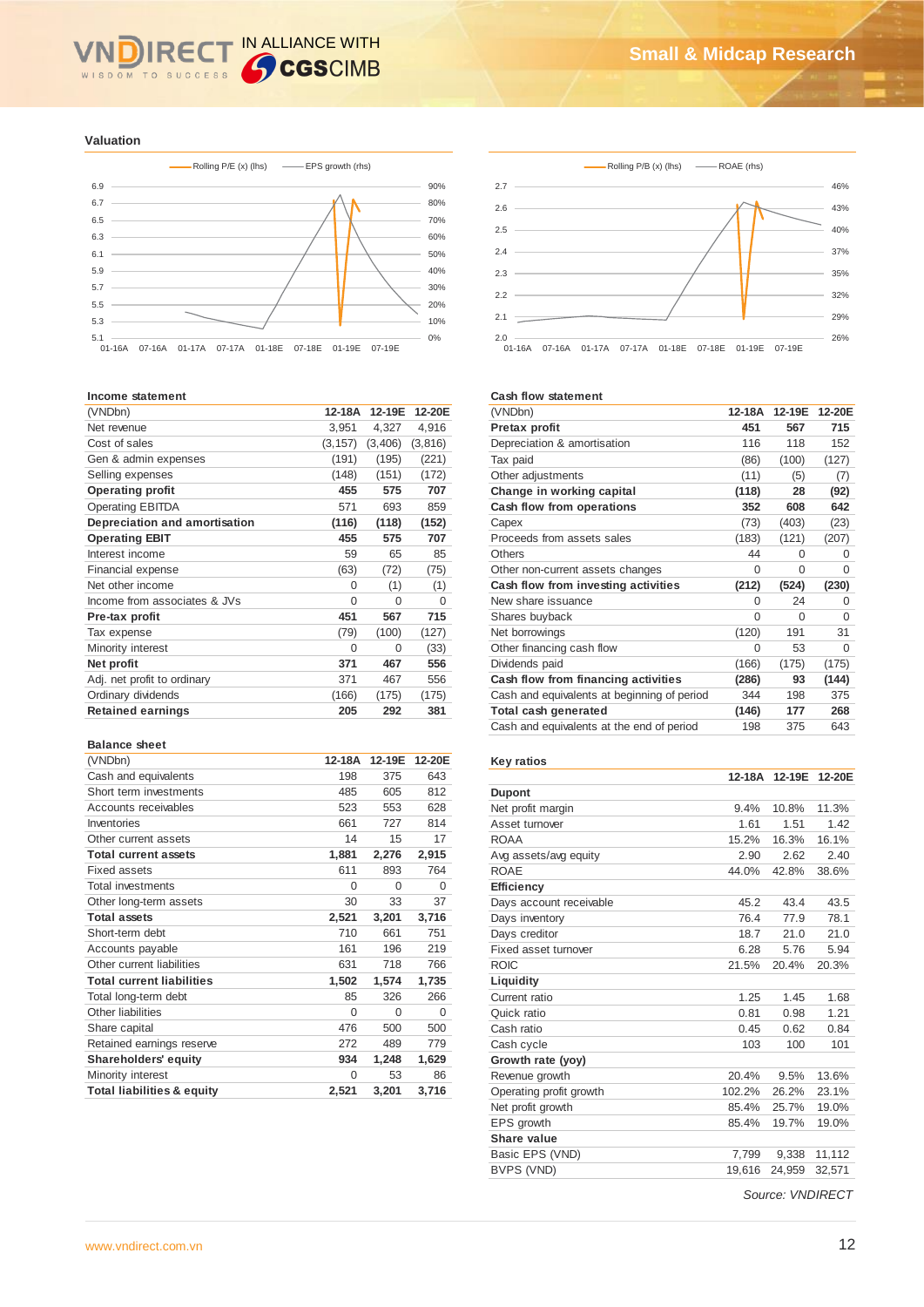### **DISCLAIMER**

The content of this report (including the views and opinions expressed therein, and the information comprised therein) has been prepared by and belongs to VNDIRECT Securities Corporation, and is distributed by CGS-CIMB or CIMB Investment Bank Berhad ("CIMB"), as the case may be, pursuant to an arrangement between VNDIRECT Securities Corporation and CGS-CIMB. VNDIRECT Securities Corporation is not an affiliate of CGS-CIMB or CIMB.

This report is not directed to, or intended for distribution to or use by, any person or entity who is a citizen or resident of or located in any locality, state, country or other jurisdiction where such distribution, publication, availability or use would be contrary to law or regulation.

By accepting this report, the recipient hereof represents and warrants that he is entitled to receive such report in accordance with the restrictions set forth below and agrees to be bound by the limitations contained herein (including the "Restrictions on Distributions" set out below). Any failure to comply with these limitations may constitute a violation of law. This publication is being supplied to you strictly on the basis that it will remain confidential. No part of this report may be (i) copied, photocopied, duplicated, stored or reproduced in any form by any means or (ii) redistributed or passed on, directly or indirectly, to any other person in whole or in part, for any purpose without the prior written consent of CGS-CIMB or CIMB, as the case may be.

The information contained in this research report is prepared from data believed to be correct and reliable at the time of issue of this report.

VNDIRECT Securities Corporation may or may not issue regular reports on the subject matter of this report at any frequency and may cease to do so or change the periodicity of reports at any time. None of VNDIRECT Securities Corporation, CGS-CIMB or CIMB is under any obligation to update this report in the event of a material change to the information contained in this report. None of VNDIRECT Securities Corporation, CGS-CIMB or CIMB has any and will accept any, obligation to (i) check or ensure that the contents of this report remain current, reliable or relevant, (ii) ensure that the content of this report constitutes all the information a prospective investor may require, (iii) ensure the adequacy, accuracy, completeness, reliability or fairness of any views, opinions and information, and accordingly, VNDIRECT Securities Corporation, CGS-CIMB and CIMB and their respective affiliates and related persons including China Galaxy International Financial Holdings Limited ("CGIFHL") and CIMB Group Sdn. Bhd. ("CIMBG") and their respective related corporations (and their respective directors, associates, connected persons and/or employees) shall not be liable in any manner whatsoever for any consequences (including but not limited to any direct, indirect or consequential losses, loss of profits and damages) of any reliance thereon or usage thereof. In particular, VNDIRECT Securities Corporation, CGS-CIMB and CIMB disclaim all responsibility and liability for the views and opinions set out in this report.

Unless otherwise specified, this report is based upon reasonable sources. Such sources will, unless otherwise specified, for market data, be market data and prices available from the main stock exchange or market where the relevant security is listed, or, where appropriate, any other market. Information on the accounts and business of company(ies) will generally be based on published statements of the company(ies), information disseminated by regulatory information services, other publicly available information and information resulting from our research. Whilst every effort is made to ensure that statements of facts made in this report are accurate, all estimates, projections, forecasts, expressions of opinion and other subjective judgments contained in this report are based on assumptions considered to be reasonable as of the date of the document in which they are contained and must not be construed as a representation that the matters referred to therein will occur. Past performance is not a reliable indicator of future performance. The value of investments may go down as well as up and those investing may, depending on the investments in question, lose more than the initial investment. No report shall constitute an offer or an invitation by or on behalf of CGS-CIMB, CIMB, or VNDIRECT Securities Corporation, or their respective affiliates (including CGIFHL, CIMBG and their respective related corporations) to any person to buy or sell any investments.

CGS-CIMB, CIMB and/or VNDIRECT Securities Corporation and/or their respective affiliates and related corporations (including CGIFHL, CIMBG and their respective related corporations), their respective directors, associates, connected parties and/or employees may own or have positions in securities of the company(ies) covered in this research report or any securities related thereto and may from time to time add to or dispose of, or may be materially interested in, any such securities. Further, CGS-CIMB, CIMB and/or VNDIRECT Securities Corporation, and/or their respective affiliates and their respective related corporations (including CGIFHL, CIMBG and their respective related corporations) do and seek to do business with the company(ies) covered in this research report and may from time to time act as market maker or have assumed an underwriting commitment in securities of such company(ies), may sell them to or buy them from customers on a principal basis and may also perform or seek to perform significant investment banking, advisory, underwriting or placement services for or relating to such company(ies) as well as solicit such investment, advisory or other services from any entity mentioned in this report.

CGS-CIMB, CIMB and/or VNDIRECT Securities Corporation and/or their respective affiliates (including CGIFHL, CIMBG and their respective related corporations) may enter into an agreement with the company(ies) covered in this report relating to the production of research reports. CGS-CIMB, CIMB and/or VNDIRECT Securities Corporation may disclose the contents of this report to the company(ies) covered by it and may have amended the contents of this report following such disclosure.

The analyst responsible for the production of this report hereby certifies that the views expressed herein accurately and exclusively reflect his or her personal views and opinions about any and all of the issuers or securities analysed in this report and were prepared independently and autonomously. No part of the compensation of the analyst(s) was, is, or will be directly or indirectly related to the inclusion of specific recommendations(s) or view(s) in this report. The analyst(s) who prepared this research report is prohibited from receiving any compensation, incentive or bonus based on specific investment banking transactions or for providing a specific recommendation for, or view of, a particular company. Information barriers and other arrangements may be established where necessary to prevent conflicts of interests arising. However, the analyst(s) may receive compensation that is based on his/their coverage of company(ies) in the performance of his/their duties or the performance of his/their recommendations and the research personnel involved in the preparation of this report may also participate in the solicitation of the businesses as described above. In reviewing this research report, an investor should be aware that any or all of the foregoing, among other things, may give rise to real or potential conflicts of interest. Additional information is, subject to the duties of confidentiality,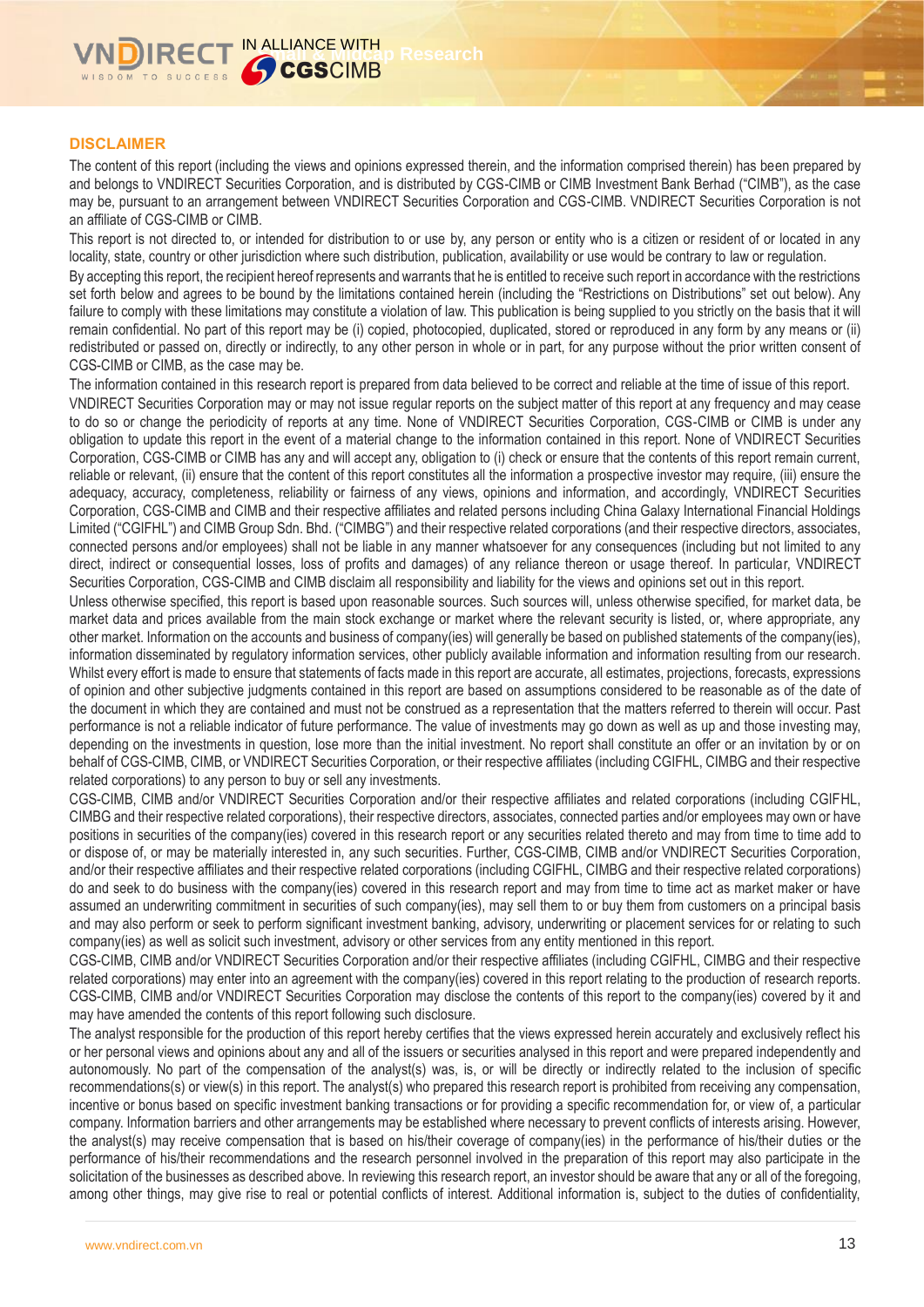### available on request.

The term "VNDIRECT Securities Corporation" shall, unless the context otherwise requires, mean VNDIRECT Securities Corporation and its affiliates, subsidiaries and related companies. The term "CGS-CIMB" shall denote, where appropriate, the relevant entity distributing or disseminating the report in the particular jurisdiction referenced below, or, in every other case except as otherwise stated herein, CIMB Securities International Pte. Ltd. and its affiliates, subsidiaries and related corporations.

### **CGS-CIMB**

| Country     | <b>CGS-CIMB Entity</b>                      | <b>Regulated by</b>                                             |
|-------------|---------------------------------------------|-----------------------------------------------------------------|
| Hong Kong   | <b>CGS-CIMB Securities Limited</b>          | Securities and Futures Commission Hong Kong                     |
| India       | CGS-CIMB Securities (India) Private Limited | Securities and Exchange Board of India (SEBI)                   |
| Indonesia   | PT CGS-CIMB Sekuritas Indonesia             | Financial Services Authority of Indonesia                       |
| Singapore   | CGS-CIMB Research Pte. Ltd.                 | Monetary Authority of Singapore                                 |
| South Korea | CGS-CIMB Securities Limited, Korea Branch   | Financial Services Commission and Financial Supervisory Service |
| Thailand    | CGS-CIMB Securities (Thailand) Co. Ltd.     | Securities and Exchange Commission Thailand                     |

### **CIMB**

| ountr    | <b>CIMB</b><br>Entity                    | .<br>⊾9.<br>----<br><b>DV</b><br>ייי           |
|----------|------------------------------------------|------------------------------------------------|
| Malaysia | <b>CIMB</b> Investment<br>Berhad<br>Bank | .<br>Malavsia<br>ommission<br>Securities<br>vu |

(i) As of 29 March 2019 VNDIRECT Securities Corporation has a proprietary position in the securities (which may include but not limited to shares, warrants, call warrants and/or any other derivatives) in the following company or companies covered or recommended in this report: (a) -

(ii) As of 29 March 2019, the analyst(s) who prepared this report, and the associate(s), has / have an interest in the securities (which may include but not limited to shares, warrants, call warrants and/or any other derivatives) in the following company or companies covered or recommended in this report:

(a) -

This report does not purport to contain all the information that a prospective investor may require. CGS-CIMB, and VNDIRECT Securities Corporation and their respective affiliates (including CGIFHL, CIMBG and their related corporations) do not make any guarantee, representation or warranty, express or implied, as to the adequacy, accuracy, completeness, reliability or fairness of any such information and opinion contained in this report. None of CGS-CIMB, CIMB and VNDIRECT Securities Corporation and their respective affiliates nor their related persons (including CGIFHL, CIMBG and their related corporations) shall be liable in any manner whatsoever for any consequences (including but not limited to any direct, indirect or consequential losses, loss of profits and damages) of any reliance thereon or usage thereof. This report is general in nature and has been prepared for information purposes only. It is intended for circulation amongst CGS-CIMB's, CIMB's and their respective affiliates' (including CGIFHL's, CIMBG's and their respective related corporations') clients generally and does not have regard to the specific investment objectives, financial situation and the particular needs of any specific person who may receive this report. The information and opinions in this report are not and should not be construed or considered as an offer, recommendation or solicitation to buy or sell the subject securities, related investments or other financial instruments or any derivative instrument, or any rights pertaining thereto.

Investors are advised to make their own independent evaluation of the information contained in this research report, consider their own individual investment objectives, financial situation and particular needs and consult their own professional and financial advisers as to the legal, business, financial, tax and other aspects before participating in any transaction in respect of the securities of company(ies) covered in this research report. The securities of such company(ies) may not be eligible for sale in all jurisdictions or to all categories of investors.

**Australia:** Despite anything in this report to the contrary, this research is provided in Australia by CIMB Securities (Singapore) Pte. Ltd. and CIMB Securities Limited. This research is only available in Australia to persons who are "wholesale clients" (within the meaning of the Corporations Act 2001 (Cth) and is supplied solely for the use of such wholesale clients and shall not be distributed or passed on to any other person. You represent and warrant that if you are in Australia, you are a "wholesale client". This research is of a general nature only and has been prepared without taking into account the objectives, financial situation or needs of the individual recipient. CIMB Securities (Singapore) Pte. Ltd. and CIMB Securities Limited do not hold, and are not required to hold an Australian financial services license. CIMB Securities (Singapore) Pte. Ltd. and CIMB Securities Limited rely on "passporting" exemptions for entities appropriately licensed by the Monetary Authority of Singapore (under ASIC Class Order 03/1102) and the Securities and Futures Commission in Hong Kong (under ASIC Class Order 03/1103).

**Canada:** This research report has not been prepared in accordance with the disclosure requirements of Dealer Member Rule 3400 – Research Restrictions and Disclosure Requirements of the Investment Industry Regulatory Organization of Canada. For any research report distributed by CIBC, further disclosures related to CIBC conflicts of interest can be found at https://researchcentral.cibcwm.com.

**China:** For the purpose of this report, the People's Republic of China ("PRC") does not include the Hong Kong Special Administrative Region, the Macau Special Administrative Region or Taiwan. The distributor of this report has not been approved or licensed by the China Securities Regulatory Commission or any other relevant regulatory authority or governmental agency in the PRC. This report contains only marketing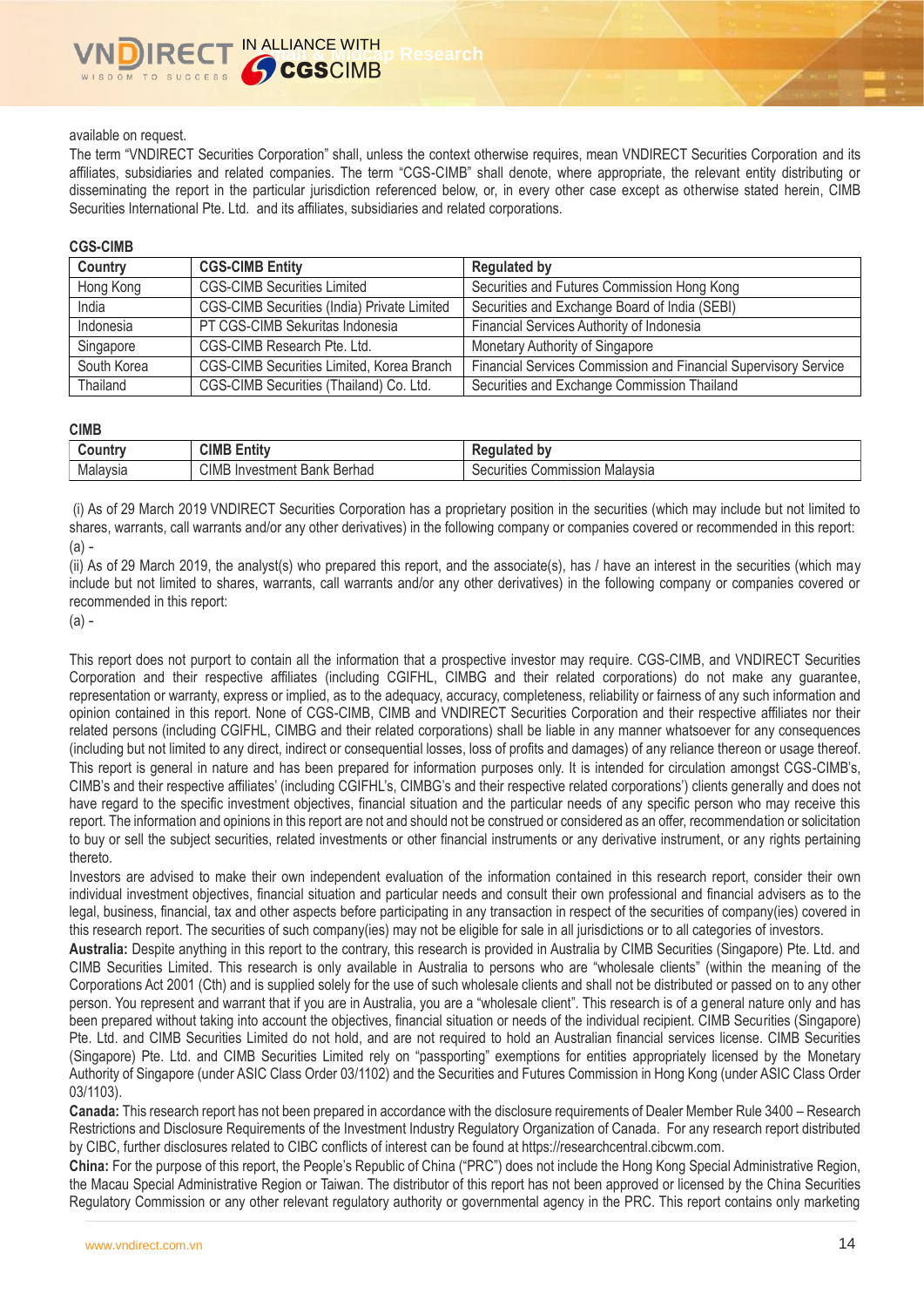information. The distribution of this report is not an offer to buy or sell to any person within or outside PRC or a solicitation to any person within or outside of PRC to buy or sell any instruments described herein. This report is being issued outside the PRC to a limited number of institutional investors and may not be provided to any person other than the original recipient and may not be reproduced or used for any other purpose. **France:** Only qualified investors within the meaning of French law shall have access to this report. This report shall not be considered as an offer to subscribe to, or used in connection with, any offer for subscription or sale or marketing or direct or indirect distribution of financial instruments and it is not intended as a solicitation for the purchase of any financial instrument.

**Germany:** This report is only directed at persons who are professional investors as defined in sec 31a(2) of the German Securities Trading Act (WpHG). This publication constitutes research of a non-binding nature on the market situation and the investment instruments cited here at the time of the publication of the information.

The current prices/yields in this issue are based upon closing prices from Bloomberg as of the day preceding publication. Please note that neither the German Federal Financial Supervisory Agency (BaFin), nor any other supervisory authority exercises any control over the content of this report.

**Hong Kong:** This report is issued and distributed in Hong Kong by CIMB Securities Limited ("CHK") which is licensed in Hong Kong by the Securities and Futures Commission for Type 1 (dealing in securities), Type 4 (advising on securities) and Type 6 (advising on corporate finance) activities. Any investors wishing to purchase or otherwise deal in the securities covered in this report should contact the Head of Sales at CIMB Securities Limited. The views and opinions in this research report are of VNDIRECT Securities Corporation as of the date hereof and are subject to change. If the Financial Services and Markets Act of the United Kingdom or the rules of the Financial Conduct Authority apply to a recipient, our obligations owed to such recipient therein are unaffected. CHK has no obligation to update its opinion or the information in this research report.

This publication is strictly confidential and is for private circulation only to clients of CHK.

CHK does not make a market on other securities mentioned in the report.

**India:** This report is issued and distributed in India by CIMB Securities (India) Private Limited ("CIMB India") which is registered with the National Stock Exchange of India Limited and BSE Limited as a trading and clearing member under the Securities and Exchange Board of India (Stock Brokers and Sub-Brokers) Regulations, 1992. In accordance with the provisions of Regulation 4(g) of the Securities and Exchange Board of India (Investment Advisers) Regulations, 2013, CIMB India is not required to seek registration with the Securities and Exchange Board of India ("SEBI") as an Investment Adviser. CIMB India is registered with SEBI as a Research Analyst pursuant to the SEBI (Research Analysts) Regulations, 2014 ("Regulations").

This report does not take into account the particular investment objectives, financial situations, or needs of the recipients. It is not intended for and does not deal with prohibitions on investment due to law/jurisdiction issues etc. which may exist for certain persons/entities. Recipients should rely on their own investigations and take their own professional advice before investment.

The report is not a "prospectus" as defined under Indian Law, including the Companies Act, 2013, and is not, and shall not be, approved by, or filed or registered with, any Indian regulator, including any Registrar of Companies in India, SEBI, any Indian stock exchange, or the Reserve Bank of India. No offer, or invitation to offer, or solicitation of subscription with respect to any such securities listed or proposed to be listed in India is being made, or intended to be made, to the public, or to any member or section of the public in India, through or pursuant to this report. The research analysts, strategists or economists principally responsible for the preparation of this research report are segregated from the other activities of CIMB India and they have received compensation based upon various factors, including quality, accuracy and value of research, firm profitability or revenues, client feedback and competitive factors. Research analysts', strategists' or economists' compensation is not linked to investment banking or capital markets transactions performed or proposed to be performed by CIMB India or its affiliates.

CIMB India has not received any investment banking related compensation from the companies mentioned in the report in the past 12 months. CIMB India has not received any compensation from the companies mentioned in the report in the past 12 months.

**Indonesia:** This report is issued and distributed by PT CIMB Sekuritas Indonesia ("CIMBI"). The views and opinions in this research report are our own as of the date hereof and are subject to change. CIMBI has no obligation to update its opinion or the information in this research report. Neither this report nor any copy hereof may be distributed in Indonesia or to any Indonesian citizens wherever they are domiciled or to Indonesian residents except in compliance with applicable Indonesian capital market laws and regulations.

This research report is not an offer of securities in Indonesia. The securities referred to in this research report have not been registered with the Financial Services Authority (Otoritas Jasa Keuangan) pursuant to relevant capital market laws and regulations, and may not be offered or sold within the territory of the Republic of Indonesia or to Indonesian citizens through a public offering or in circumstances which constitute an offer within the meaning of the Indonesian capital market law and regulations.

**Ireland:** CGS-CIMB is not an investment firm authorised in the Republic of Ireland and no part of this document should be construed as CGS-CIMB acting as, or otherwise claiming or representing to be, an investment firm authorised in the Republic of Ireland.

**Malaysia:** This report is distributed by CIMB solely for the benefit of and for the exclusive use of our clients. CIMB has no obligation to update, revise or reaffirm its opinion or the information in this research reports after the date of this report.

**New Zealand:** In New Zealand, this report is for distribution only to persons who are wholesale clients pursuant to section 5C of the Financial Advisers Act 2008.

**Singapore:** This report is issued and distributed by CIMB Research Pte Ltd ("CIMBR"). CIMBR is a financial adviser licensed under the Financial Advisers Act, Cap 110 ("FAA") for advising on investment products, by issuing or promulgating research analyses or research reports, whether in electronic, print or other form. Accordingly CIMBR is a subject to the applicable rules under the FAA unless it is able to avail itself to any prescribed exemptions.

Recipients of this report are to contact CIMB Research Pte Ltd, 50 Raffles Place, #16-02 Singapore Land Tower, Singapore in respect of any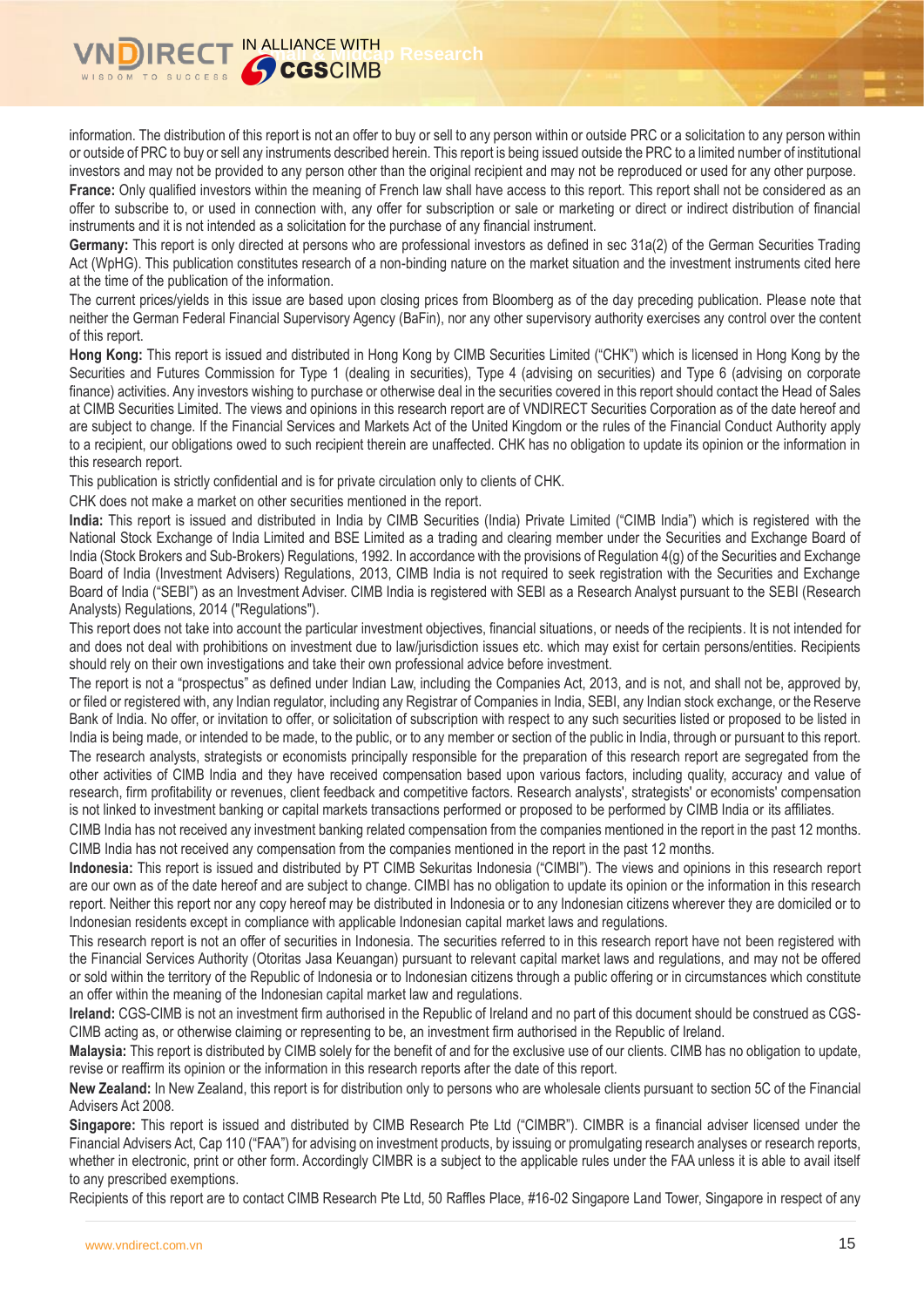matters arising from, or in connection with this report. CIMBR has no obligation to update its opinion or the information in this research report. This publication is strictly confidential and is for private circulation only. If you have not been sent this report by CIMBR directly, you may not rely, use or disclose to anyone else this report or its contents.

If the recipient of this research report is not an accredited investor, expert investor or institutional investor, CIMBR accepts legal responsibility for the contents of the report without any disclaimer limiting or otherwise curtailing such legal responsibility. If the recipient is an accredited investor, expert investor or institutional investor, the recipient is deemed to acknowledge that CIMBR is exempt from certain requirements under the FAA and its attendant regulations, and as such, is exempt from complying with the following :

(a) Section 25 of the FAA (obligation to disclose product information);

(b) Section 27 (duty not to make recommendation with respect to any investment product without having a reasonable basis where you may be reasonably expected to rely on the recommendation) of the FAA;

(c) MAS Notice on Information to Clients and Product Information Disclosure [Notice No. FAA-N03];

**IN ALLIANCE WITH<br>IN ALLIANCE WITH Research** 

(d) MAS Notice on Recommendation on Investment Products [Notice No. FAA-N16];

(e) Section 36 (obligation on disclosure of interest in securities), and

(f) any other laws, regulations, notices, directive, guidelines, circulars and practice notes which are relates to the above, to the extent permitted by applicable laws, as may be amended from time to time, and any other laws, regulations, notices, directive, guidelines, circulars, and practice notes as we may notify you from time to time. In addition, the recipient who is an accredited investor, expert investor or institutional investor acknowledges that a CIMBR is exempt from Section 27 of the FAA, the recipient will also not be able to file a civil claim against CIMBR for any loss or damage arising from the recipient's reliance on any recommendation made by CIMBR which would otherwise be a right that is available to the recipient under Section 27 of the FAA, the recipient will also not be able to file a civil claim against CIMBR for any loss or damage arising from the recipient's reliance on any recommendation made by CIMBR which would otherwise be a right that is available to the recipient under Section 27 of the FAA.

CIMBR, its affiliates and related corporations, their directors, associates, connected parties and/or employees may own or have positions in securities of the company(ies) covered in this research report or any securities related thereto and may from time to time add to or dispose of. or may be materially interested in, any such securities. Further, CIMBR, its affiliates and its related corporations do and seek to do business with the company(ies) covered in this research report and may from time to time act as market maker or have assumed an underwriting commitment in securities of such company(ies), may sell them to or buy them from customers on a principal basis and may also perform or seek to perform significant investment banking, advisory, underwriting or placement services for or relating to such company(ies) as well as solicit such investment, advisory or other services from any entity mentioned in this report.

As of 29 March 2019,, CIMBR does not have a proprietary position in the recommended securities in this report.

CIMBR does not make a market on the securities mentioned in the report.

**South Korea:** This report is issued and distributed in South Korea by CIMB Securities Limited, Korea Branch ("CIMB Korea") which is licensed as a cash equity broker, and regulated by the Financial Services Commission and Financial Supervisory Service of Korea. In South Korea, this report is for distribution only to professional investors under Article 9(5) of the Financial Investment Services and Capital Market Act of Korea ("FSCMA").

**Spain:** This document is a research report and it is addressed to institutional investors only. The research report is of a general nature and not personalised and does not constitute investment advice so, as the case may be, the recipient must seek proper advice before adopting any investment decision. This document does not constitute a public offering of securities.

CGS-CIMB is not registered with the Spanish Comision Nacional del Mercado de Valores to provide investment services.

**Sweden:** This report contains only marketing information and has not been approved by the Swedish Financial Supervisory Authority. The distribution of this report is not an offer to sell to any person in Sweden or a solicitation to any person in Sweden to buy any instruments described herein and may not be forwarded to the public in Sweden.

**Switzerland:** This report has not been prepared in accordance with the recognized self-regulatory minimal standards for research reports of banks issued by the Swiss Bankers' Association (Directives on the Independence of Financial Research).

Thailand: This report is issued and distributed by CIMB Securities (Thailand) Co. Ltd. ("CIMBT") based upon sources believed to be reliable (but their accuracy, completeness or correctness is not guaranteed). The statements or expressions of opinion herein were arrived at after due and careful consideration for use as information for investment. Such opinions are subject to change without notice and CIMBT has no obligation to update its opinion or the information in this research report.

CIMBT may act or acts as Market Maker, and issuer and offerer of Derivative Warrants and Structured Note which may have the following securities as its underlying securities. Investors should carefully read and study the details of the derivative warrants in the prospectus before making investment decisions.

AAV, ADVANC, AMATA, ANAN, AOT, AP, BA, BANPU, BBL, BCH, BCP, BCPG, BDMS, BEAUTY, BEC, BEM, BJC, BH, BIG, BLA, BLAND, BPP, BTS, CBG, CENTEL, CHG, CK, CKP, COM7, CPALL, CPF, CPN, DELTA, DTAC, EA, EGCO, EPG, GFPT, GLOBAL, GLOW, GPSC, GUNKUL, HMPRO, INTUCH, IRPC, ITD, IVL, KBANK, KCE, KKP, KTB, KTC, LH, LHBANK, LPN, MAJOR, MALEE, MEGA, MINT, MONO, MTLS, PLANB, PSH, PTL, PTG, PTT, PTTEP, PTTGC, QH, RATCH, ROBINS, S, SAWAD, SCB, SCC, SCCC, SIRI, SPALI, SPRC, STEC, STPI, SUPER, TASCO, TCAP, THAI, THANI, THCOM, TISCO, TKN, TMB, TOP, TPIPL, TRUE, TTA, TU, TVO, UNIQ, VGI, WHA, WORK.

### **Corporate Governance Report:**

The disclosure of the survey result of the Thai Institute of Directors Association ("IOD") regarding corporate governance is made pursuant to the policy of the Office of the Securities and Exchange Commission. The survey of the IOD is based on the information of a company listed on the Stock Exchange of Thailand and the Market for Alternative Investment disclosed to the public and able to be accessed by a general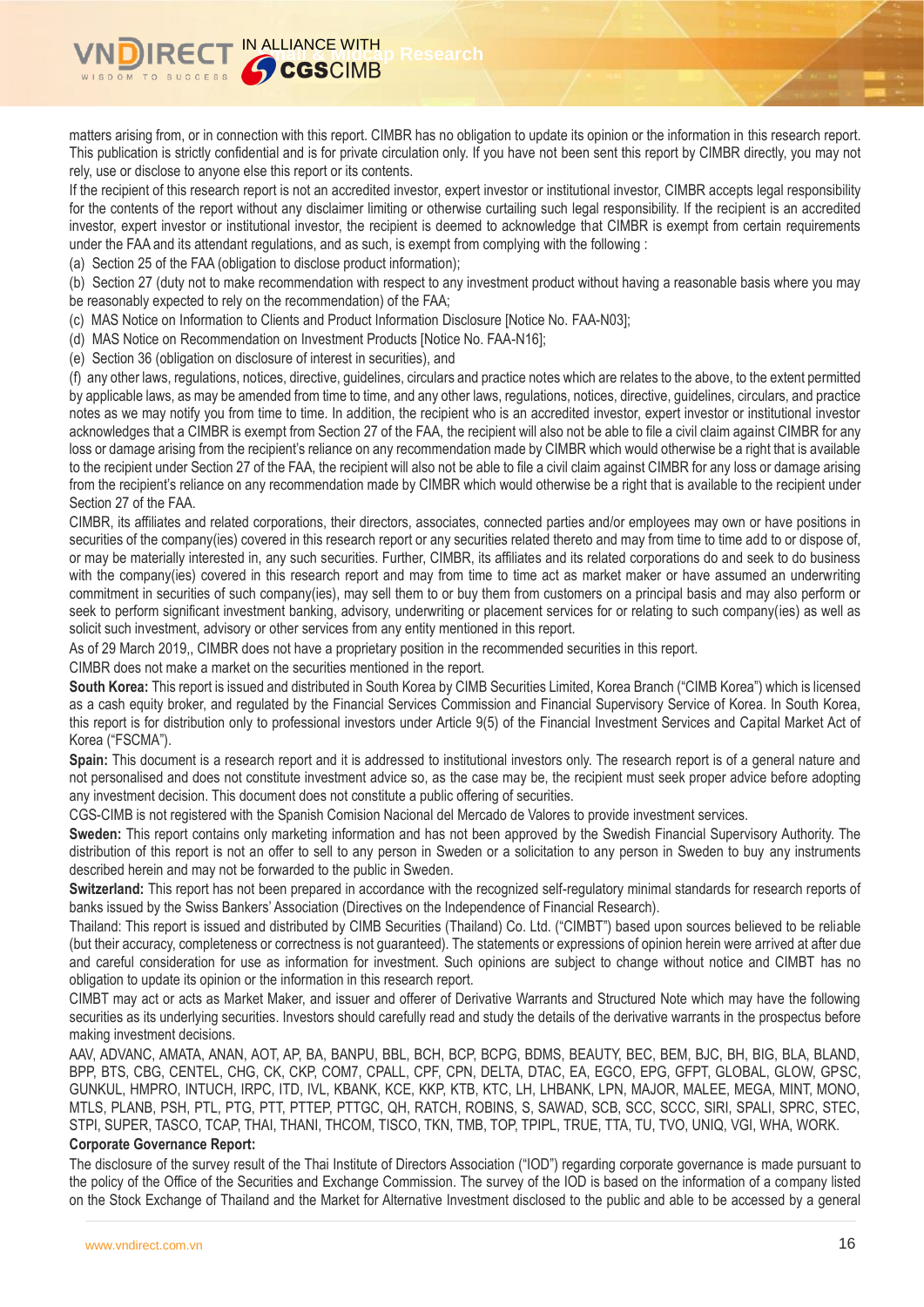public investor. The result, therefore, is from the perspective of a third party. It is not an evaluation of operation and is not based on inside information.

The survey result is as of the date appearing in the Corporate Governance Report of Thai Listed Companies. As a result, the survey result may be changed after that date. CIMBT does not confirm nor certify the accuracy of such survey result.

| 500ra<br>ore Range:<br>-96 | 100<br>90 | 0C<br>80<br>οz | 70<br>7 <sup>c</sup> | $\neg$<br>-<br>/U or<br><b>Below</b> | No<br>Result<br>. vev<br>ur <sup>.</sup> |
|----------------------------|-----------|----------------|----------------------|--------------------------------------|------------------------------------------|
| Description:               | -xcellent | ver<br>Good    | Good                 | N/A                                  |                                          |

**United Arab Emirates:** The distributor of this report has not been approved or licensed by the UAE Central Bank or any other relevant licensing authorities or governmental agencies in the United Arab Emirates. This report is strictly private and confidential and has not been reviewed by, deposited or registered with UAE Central Bank or any other licensing authority or governmental agencies in the United Arab Emirates. This report is being issued outside the United Arab Emirates to a limited number of institutional investors and must not be provided to any person other than the original recipient and may not be reproduced or used for any other purpose. Further, the information contained in this report is not intended to lead to the sale of investments under any subscription agreement or the conclusion of any other contract of whatsoever nature within the territory of the United Arab Emirates.

**United Kingdom and European Economic Area (EEA):** In the United Kingdom and European Economic Area, this material is also being distributed by CIMB Securities (UK) Limited ("CIMB UK"). CIMB UK is authorized and regulated by the Financial Conduct Authority and its registered office is at 27 Knightsbridge, London, SW1X7YB. The material distributed by CIMB UK has been prepared in accordance with CGS-CIMB's policies for managing conflicts of interest arising as a result of publication and distribution of this material. This material is for distribution only to, and is solely directed at, selected persons on the basis that those persons: (a) are eligible counterparties and professional clients of CIMB UK; (b) have professional experience in matters relating to investments falling within Article 19(5) of the Financial Services and Markets Act 2000 (Financial Promotion) Order 2005 (as amended, the "Order"), (c) fall within Article 49(2)(a) to (d) ("high net worth companies, unincorporated associations etc") of the Order; (d) are outside the United Kingdom subject to relevant regulation in each jurisdiction, material(all such persons together being referred to as "relevant persons"). This material is directed only at relevant persons and must not be acted on or relied on by persons who are not relevant persons. Any investment or investment activity to which this material relates is available only to relevant persons and will be engaged in only with relevant persons.

Where this material is labelled as non-independent, it does not provide an impartial or objective assessment of the subject matter and does not constitute independent "research" (cannot remove research from here under the applicable rules of the Financial Conduct Authority in the UK. Consequently, any such non-independent material will not have been prepared in accordance with legal requirements designed to promote the independence of research (cannot remove research from here) and will not subject to any prohibition on dealing ahead of the dissemination of research. Any such non-independent material must be considered as a marketing communication.

**United States:** This research report is distributed in the United States of America by CIMB Securities (USA) Inc, a U.S. registered brokerdealer and a related company of CIMB Research Pte Ltd, PT CIMB Sekuritas Indonesia, CIMB Securities (Thailand) Co. Ltd, CIMB Securities Limited, CIMB Securities (India) Private Limited, and is distributed solely to persons who qualify as "U.S. Institutional Investors" as defined in Rule 15a-6 under the Securities and Exchange Act of 1934. This communication is only for Institutional Investors whose ordinary business activities involve investing in shares, bonds, and associated securities and/or derivative securities and who have professional experience in such investments. Any person who is not a U.S. Institutional Investor or Major Institutional Investor must not rely on this communication. The delivery of this research report to any person in the United States of America is not a recommendation to effect any transactions in the securities discussed herein, or an endorsement of any opinion expressed herein. CIMB Securities (USA) Inc, is a FINRA/SIPC member and takes responsibility for the content of this report. For further information or to place an order in any of the above-mentioned securities please contact a registered representative of CIMB Securities (USA) Inc.

CIMB Securities (USA) Inc. does not make a market on other securities mentioned in the report.

CIMB Securities (USA) Inc. has not managed or co-managed a public offering of any of the securities mentioned in the past 12 months.

CIMB Securities (USA) Inc. has not received compensation for investment banking services from any of the company mentioned in the past 12 months.

CIMB Securities (USA) Inc. neither expects to receive nor intends to seek compensation for investment banking services from any of the company mentioned within the next 3 months.

**Other jurisdictions:** In any other jurisdictions, except if otherwise restricted by laws or regulations, this report is only for distribution to professional, institutional or sophisticated investors as defined in the laws and regulations of such jurisdictions.